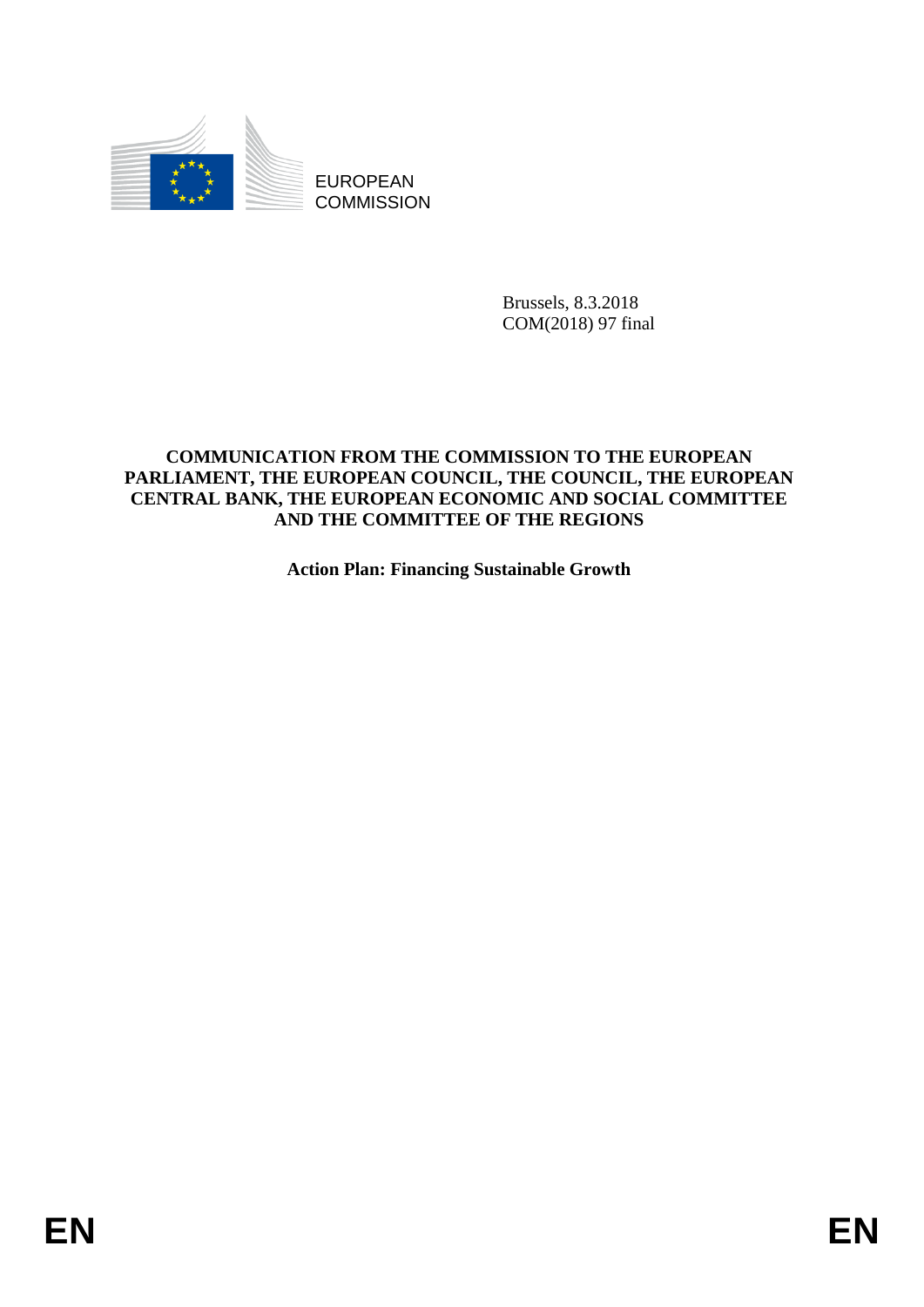#### **Setting the scene**

By adopting the Paris Agreement<sup>1</sup> on climate change and the UN 2030 Agenda for Sustainable Development<sup>2</sup> in 2015, governments from around the world chose a more sustainable path for our planet and our economy. The UN 2030 Agenda has at its core 17 Sustainable Development Goals (SDGs). Over the next 15 years, these goals will guide us in preparing for a future that ensures stability, a healthy planet, fair, inclusive and resilient societies and prosperous economies. The Paris Agreement, signed in December 2015 by 195 countries, is the first-ever universal, global climate deal to adapt and build resilience to climate change and to limit global warming to well below 2°C.

Sustainability and the transition to a low-carbon, more resource-efficient and circular economy are key in ensuring long-term competitiveness of the EU economy. Sustainability has long been at the heart of the European Union project and the EU Treaties give recognition to its social and environmental dimensions.<sup>3</sup> The EU is committed to development that meets the needs of present and future generations, while opening up new employment and investment opportunities and ensuring economic growth. Many of the Commission's priorities<sup>4</sup> for  $2014-2020$  feed into the Union's energy and climate goals and work towards implementing the UN 2030 Agenda for Sustainable Development.The Commission is also working on a Reflection Paper 'Towards a Sustainable Europe by 2030' and has launched a multi-stakeholder platform to exchange best practices on SDG implementation.

As we are increasingly faced with the catastrophic and unpredictable consequences of climate change and resource depletion, urgent action is needed to adapt public policies to this new reality. The financial system has a key role to play here. The financial system is being reformed to address the lessons of the financial crisis, and in this context it can be part of the solution towards a greener and more sustainable economy. Reorienting private capital to more sustainable investments requires a comprehensive shift in how the financial system works. This is necessary if the EU is to develop more sustainable economic growth, ensure the stability of the financial system, and foster more transparency and long-termism in the economy. Such thinking is also at the core of the EU's Capital Markets Union (CMU) project.<sup>5</sup>

At the end of 2016, the Commission appointed a High-Level Expert Group on sustainable finance. On 31 January 2018, the expert group published its final report<sup>6</sup> offering a comprehensive vision on how to build a sustainable finance strategy for the EU. The Report argues that sustainable finance is about two urgent imperatives: (1) improving the contribution of finance to sustainable and inclusive growth by funding society's long-term needs; (2) strengthening financial stability by incorporating environmental, social and governance (ESG) factors into investment decision-making. The Report proposes eight key recommendations, several cross-cutting recommendations and actions targeted at specific sectors of the financial system. This Action Plan builds upon the group's recommendations to set out an EU strategy for sustainable finance.

- [\(http://ec.europa.eu/environment/circular-economy/implementation\\_report.pdf\),](http://ec.europa.eu/environment/circular-economy/implementation_report.pdf) the Energy Union Strategy [\(http://eur-lex.europa.eu/resource.html?uri=cellar:1bd46c90-bdd4-11e4-bbe1-](http://eur-lex.europa.eu/resource.html?uri=cellar:1bd46c90-bdd4-11e4-bbe1-01aa75ed71a1.0001.03/DOC_1&format=PDF) [01aa75ed71a1.0001.03/DOC\\_1&format=PDF\)](http://eur-lex.europa.eu/resource.html?uri=cellar:1bd46c90-bdd4-11e4-bbe1-01aa75ed71a1.0001.03/DOC_1&format=PDF) including the Clean Energy for All Europeans Package, the EU Strategy on Adaptation to Climate Change
- [\(https://ec.europa.eu/clima/policies/adaptation/what\\_en\)](https://ec.europa.eu/clima/policies/adaptation/what_en), the New Skills Agenda for Europe (http://eur-lex.europa.eu/legal-

<sup>1</sup> See conclusions agreed in December 2015 a[t http://unfccc.int/paris\\_agreement/items/9485.php](http://unfccc.int/paris_agreement/items/9485.php)

<sup>2</sup> <https://sustainabledevelopment.un.org/post2015/transformingourworld>

<sup>3</sup> See, among others, art. 3.3 of the Treaty on the European Union (TEU) and the role of environmental and social issues in international cooperation (art. 21 TEU).

<sup>4</sup> These priorities include the Clean Air Policy Package [\(http://ec.europa.eu/environment/air/clean\\_air/index.htm\),](http://ec.europa.eu/environment/air/clean_air/index.htm) the Circular Economy Package

content/EN/TXT/PDF/?uri=CELEX:52016DC0381&from=EN), the European Pillar of Social Rights [\(https://ec.europa.eu/commission/priorities/deeper-and-fairer-economic-and-](https://ec.europa.eu/commission/priorities/deeper-and-fairer-economic-and-monetary-union/european-pillar-social-rights/european-pillar-social-rights-20-principles_en)

[monetary-union/european-pillar-social-rights/european-pillar-social-rights-20-principles\\_en\)](https://ec.europa.eu/commission/priorities/deeper-and-fairer-economic-and-monetary-union/european-pillar-social-rights/european-pillar-social-rights-20-principles_en), the development of "blue economy financing principles" and the Investment Plan for Europe [\(https://ec.europa.eu/commission/priorities/jobs-growth-and-investment/investment-plan-europe-juncker-plan\\_en\)](https://ec.europa.eu/commission/priorities/jobs-growth-and-investment/investment-plan-europe-juncker-plan_en).

<sup>5</sup> [https://ec.europa.eu/info/publications/mid-term-review-capital-markets-union-action-plan\\_en](https://ec.europa.eu/info/publications/mid-term-review-capital-markets-union-action-plan_en)

<sup>6</sup> [https://ec.europa.eu/info/publications/180131-sustainable-finance-report\\_en](https://ec.europa.eu/info/publications/180131-sustainable-finance-report_en)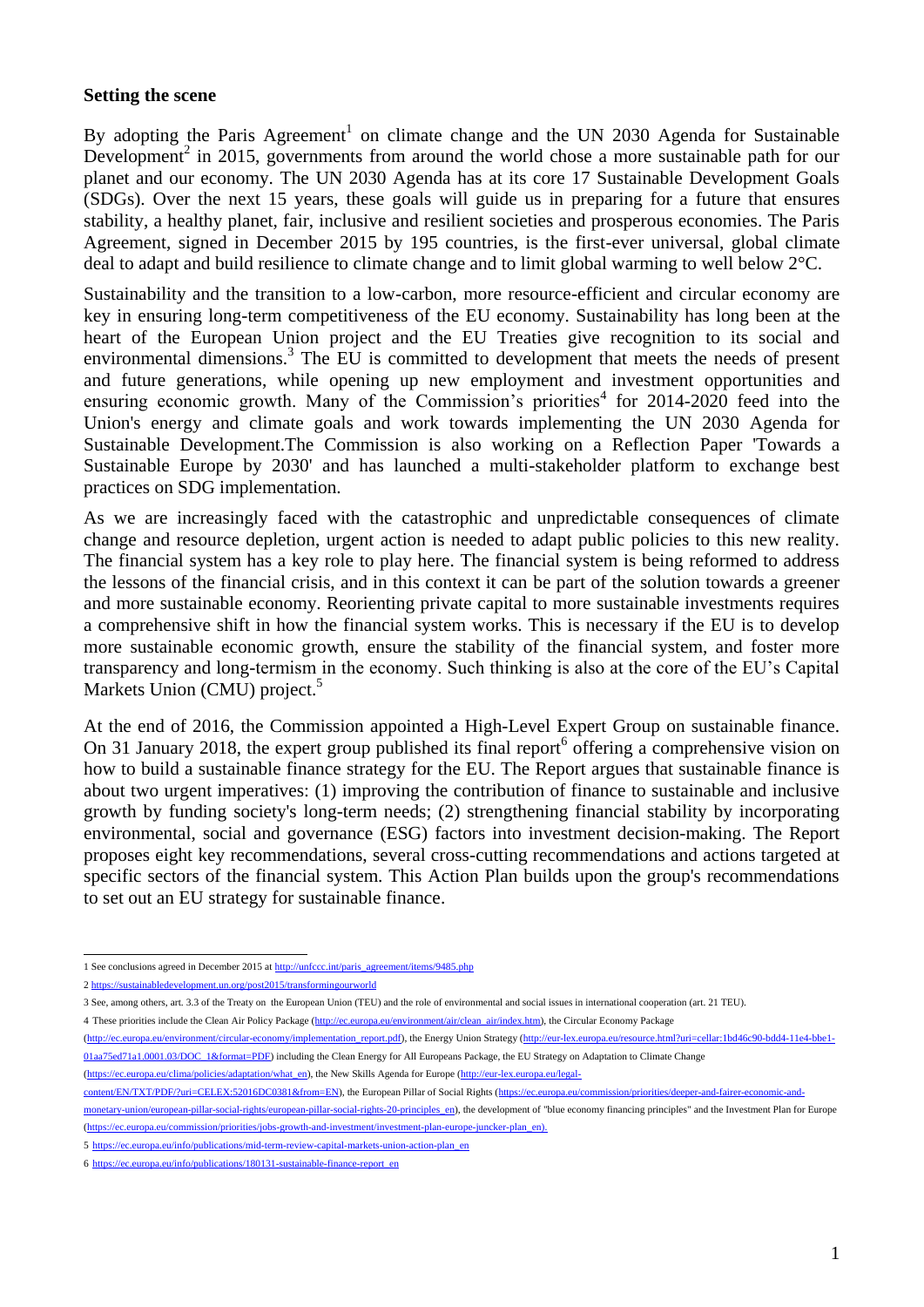#### **1 Finance for a more sustainable world**

Finance supports the economy by providing funding for economic activities and ultimately jobs and growth. Investment decisions are typically based on several factors, but those related to environmental and social considerations are often not sufficiently taken into account, since such risks are likely to materialise over a longer time horizon. It is important to recognise that taking longerterm sustainability interests into account makes economic sense and does not necessarily lead to lower returns for investors.

'Sustainable finance' generally refers to the process of taking due account of environmental and social considerations in investment decision-making, leading to increased investments in longer-term and sustainable activities. More specifically, environmental considerations refer to climate change mitigation and adaptation, as well as the environment more broadly<sup>7</sup> and related risks (e.g. natural disasters<sup>8</sup>). Social considerations may refer to issues of inequality, inclusiveness, labour relations, investment in human capital and communities. Environmental and social considerations are often intertwined, as especially climate change can exacerbate existing systems of inequality. The governance of public and private institutions, including management structures, employee relations and executive remuneration, plays a fundamental role in ensuring the inclusion of social and environmental considerations in the decision-making process.<sup>9</sup>

This Action Plan on sustainable finance is part of broader efforts to connect finance with the specific needs of the European and global economy for the benefit of the planet and our society. Specifically, this Action Plan aims to:

- 1. reorient capital flows towards sustainable investment in order to achieve sustainable and inclusive growth;
- 2. manage financial risks stemming from climate change, resource depletion, environmental degradation and social issues; and
- 3. foster transparency and long-termism in financial and economic activity.

### **1.1 Reorienting capital flows towards a more sustainable economy**

Current levels of investment are not sufficient to support an environmentally and socially sustainable economic system. Europe has to close a yearly investment gap of almost EUR 180 billion to achieve EU climate and energy targets by 2030.<sup>10</sup> According to estimates from the European Investment Bank (EIB), the overall investment gap in transport, energy and resource management infrastructure has reached an astounding yearly figure of EUR 270 billion.<sup>11</sup> A lack of clarity among investors regarding what constitutes a sustainable investment is a contributing factor behind this investment gap and also an obstacle to financing the social infrastructure that is needed to address inequality and inclusiveness issues.

Transforming Europe's economy into a greener, more resilient and circular system will not just reduce our environmental footprint on the planet and address existing inequalities. It will also boost competitiveness by improving the efficiency of production processes and reducing the costs of accessing and managing resources.

<sup>1</sup> 7 e.g. covering air and water pollution, resource depletion, and biodiversity loss.

<sup>8</sup> One of the four priorities for action under the Sendai Framework for Disaster Risk Reduction focuses on investing in disaster risk reduction for resilience.

<sup>9</sup> Governance is a tool to integrate environmental and social objectives in public and private investment decisions. For instance, executive compensation rules or incentives to protect shareholders' rights from managers are tools to ensure equality between the different stakeholders of a firm, i.e. managers, workers, shareholders and so on. In this case, in fighting inequality within a firm, governance performs a social goal.

<sup>10</sup> The estimate is an yearly average investment gap for the period 2021 to 2030, based on PRIMES model projections used by the European Commission in the Impact Assessment of the Proposal of the Energy Efficiency Directive (2016)[, http://eur-lex.europa.eu/legal-content/EN/TXT/?qid=1483696687107&uri=CELEX:52016SC0405.](http://eur-lex.europa.eu/legal-content/EN/TXT/?qid=1483696687107&uri=CELEX:52016SC0405)

<sup>11</sup> See EIB, 'Restoring EU competitiveness', 2016. The estimate, until 2020, include investments in modernising transportation and logistics, upgrading energy networks, increasing energy savings, renewables, improving resource management, including water and waste.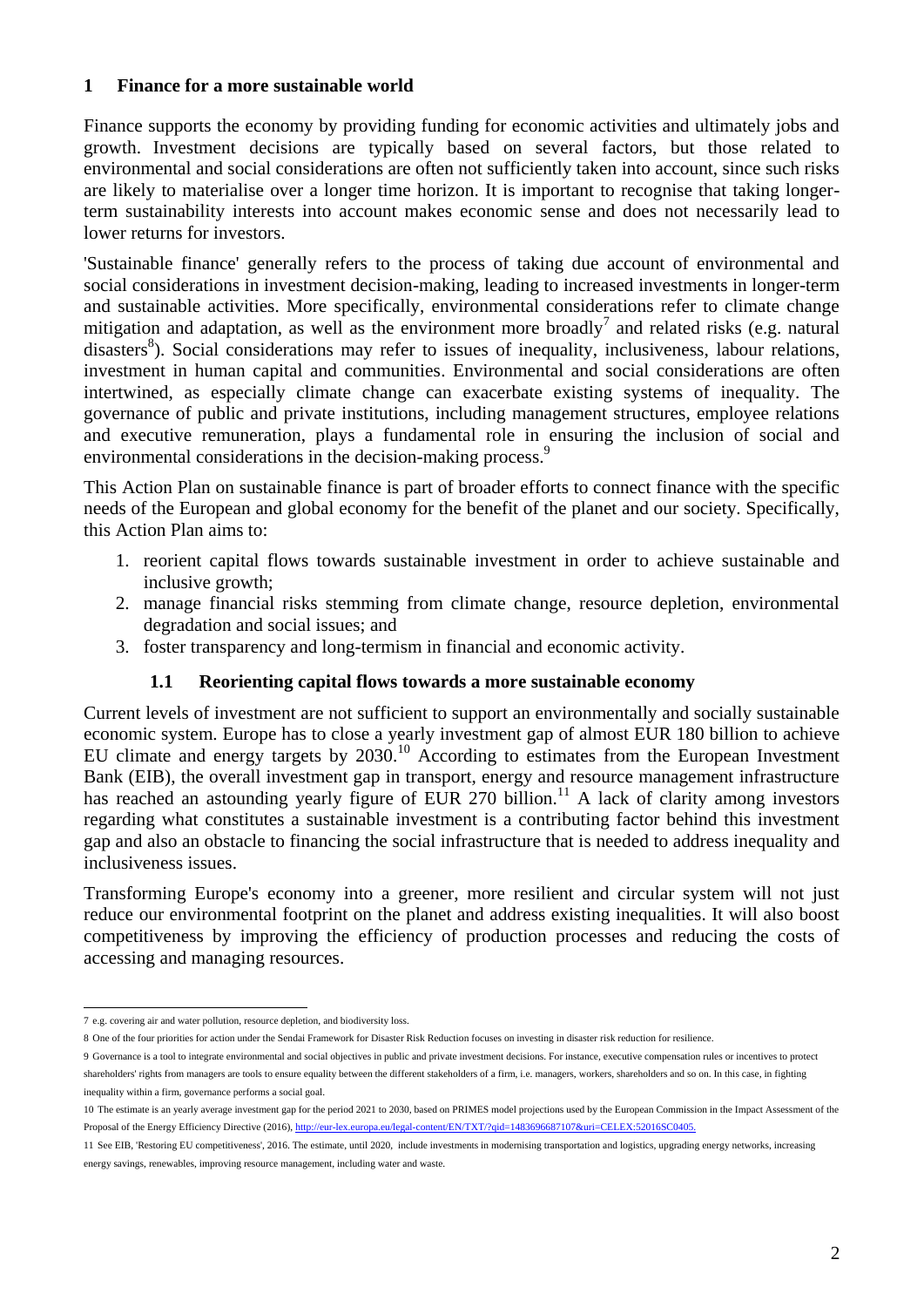The EU is committed to this transition and has pledged to make at least 20% of its budget directly climate-relevant.<sup>12</sup> For instance, already in 2017, almost one third of investments mobilised by the European Fund for Strategic Investments (EFSI) were channelled into energy, environment and resource efficiency projects and social infrastructure. The EFSI 2.0 extends the fund until 2020 and raises investment targets to EUR 500 billion, with at least 40% of EFSI financing for infrastructure and innovation to support climate action projects. But clearly further steps are needed to channel even more investment into sustainable sectors.

# **1.2 Mainstreaming sustainability in risk management**

Including environmental and social goals in financial decision-making aims to limit the financial impact of environmental and social risks. For example, an increase in the world's temperature of 2 degrees Celsius could have destabilising effects on Europe's economy and financial system.

Environmental and climate risks are currently not always adequately taken into account by the financial sector. The increase in weather-related natural disasters means that insurance companies need to prepare for higher costs. Banks will also be exposed to greater losses due to the lower profitability of companies most exposed to climate change or highly dependent on dwindling natural resources. Between 2000 and 2016, annual weather-related disasters worldwide rose by 46%<sup>13</sup> and between 2007 and 2016, economic losses from extreme weather worldwide [rose by 86%](http://www.lancetcountdown.org/) (EUR 117 billion in 2016).<sup>14</sup> This is a worrying trend, since close to 50% of the exposure of Euro area banks to risk is directly or indirectly linked to risks stemming from climate change.<sup>15</sup> Other environmental issues are increasingly acknowledged to threaten current business models.<sup>16</sup>

Social factors, such as poor working conditions and growing inequalities can have concrete consequences for financial institutions including legal risks. Companies that, for example, do not adhere to international labour standards will find their reputation damaged. Legal and reputational damage may well ultimately lead to financial losses. Similarly, growing income inequality can hamper long-term, stable growth: research by the IMF has shown that rising inequality and fragile growth are linked.<sup>17</sup>

# **1.3 Fostering transparency and long-termism**

Transparency of market participants' activities is essential to a well-functioning financial system. Corporate transparency on sustainability issues is a prerequisite to enable financial market actors to properly assess the long-term value creation of companies and their management of sustainability risks. Corporate reporting is ineffective when longer-term risks are not fully transparent and thus cannot be taken into account. Corporate transparency on sustainability will not only inform market participants, but also help to steer companies in a more sustainable and long-term direction.

Increased transparency, underpinned by innovative technologies, empowers citizens to compare the sustainability performance of companies and allows retail investors to make informed investment decisions. In this context, the Commission welcomes and encourages private initiatives on disclosure that promote easily accessible information on sustainable finance.

Sustainability and long-termism go hand in hand. Long-termism describes the practice of making decisions that have long-term objectives or consequences. Investments into environmental and social objectives require a long-term orientation. However, current market practices often focus on producing high returns over a short timeframe. Therefore, a central focus of the sustainability agenda

<sup>12</sup> European Commission, Climate Action[, https://ec.europa.eu/clima/policies/budget\\_en](https://ec.europa.eu/clima/policies/budget_en)

<sup>13</sup> Lancet Report 2017, p.7.

<sup>14</sup> \$ 129 billion, as for Lancet Report 2017; 14b Ostry et al, 2014[: https://www.imf.org/external/pubs/ft/sdn/2014/sdn1402.pdf](https://www.imf.org/external/pubs/ft/sdn/2014/sdn1402.pdf)

<sup>15</sup> Battiston, S., A. Mandel, I. Monasterolo, F. Schutze, and G. Visentin, "A climate stresstest of the financial system," Nat. Clim. Chang., vol. 7, no. 4, pp. 283–288, Apr. 2017.

<sup>16</sup> Both biodiversity loss and ecosystem collapse, and water scarcity, have been listed among the top ten global risks by World Economic Forum's 2018 Global Risks Report. 17 Ostry et al, 2014[: https://www.imf.org/external/pubs/ft/sdn/2014/sdn1402.pdf](https://www.imf.org/external/pubs/ft/sdn/2014/sdn1402.pdf)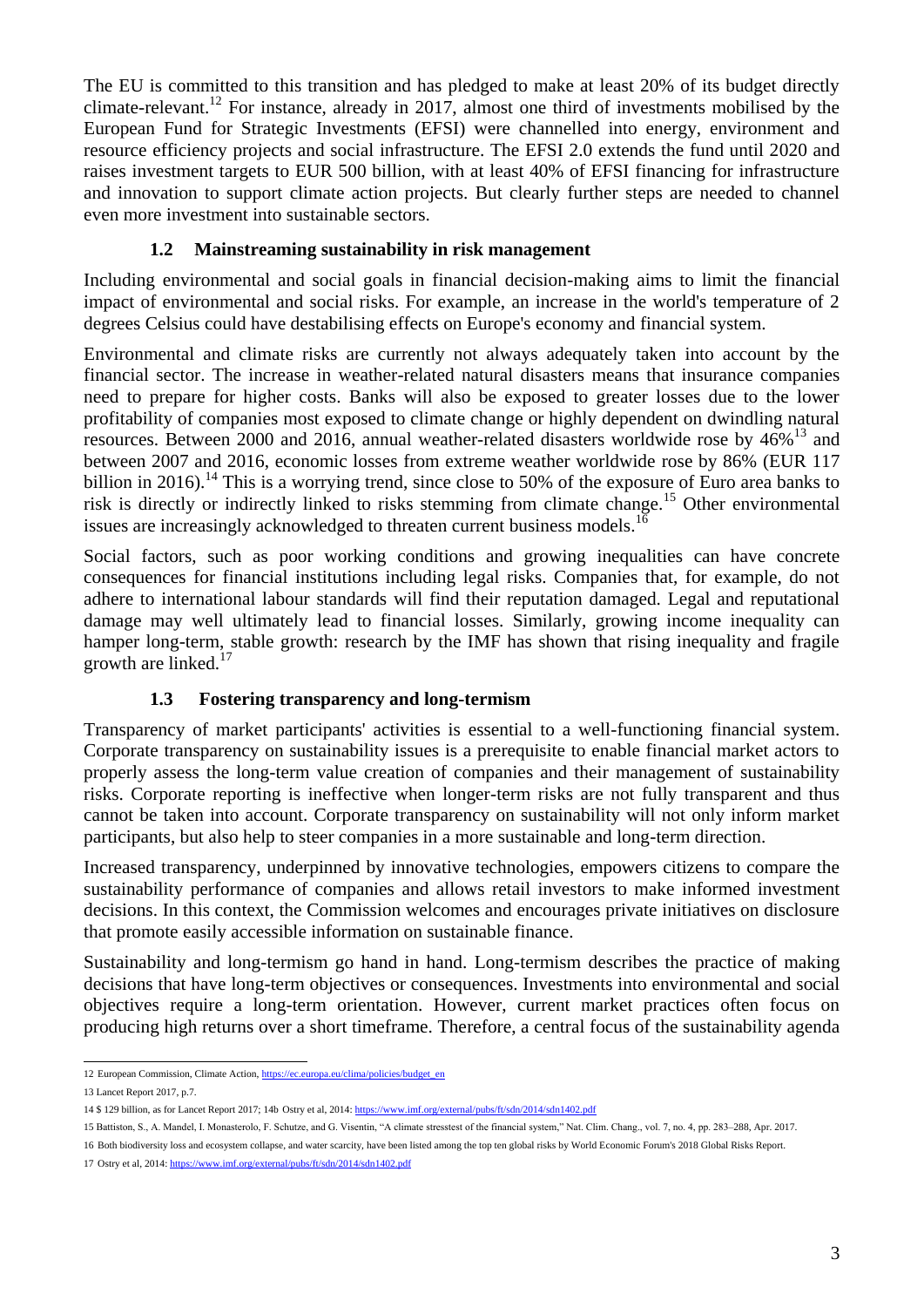is to reduce the undue pressure for short-term performance in financial and economic decisionmaking, notably by increased transparency, so that investors, whether corporate or retail, can take better informed and more responsible investment decisions.

### **2 Reorienting capital flows towards a more sustainable economy**

### **2.1 A unified classification system for sustainable activities**

A shift of capital flows towards more sustainable economic activities has to be underpinned by a shared understanding of what 'sustainable' means. A unified EU classification system - or taxonomy will provide clarity on which activities can be considered 'sustainable'. It is at this stage the most important and urgent action of this Action Plan. Clear guidance on activities qualifying as contributing to climate change mitigation and adaptation, environmental and social objectives will help inform investors. It will provide detailed information on the relevant sectors and activities, based on screening criteria, thresholds and metrics. This is an essential step in supporting the flow of capital into sustainable sectors in need of financing. An EU taxonomy will be gradually integrated into EU legislation to provide more legal certainty.

Due to the complexity and highly technical nature of developing such a classification system, it will take time to arrive at a fully-fledged EU sustainability taxonomy, covering climate, environment and social aspects. Furthermore, ongoing monitoring will be necessary in light of evolving EU policy objectives and other aspects, such as market, environmental and technological developments. Therefore, the Commission proposes to proceed with a step-by-step approach, starting with a taxonomy on climate change mitigation and adaptation activities and some environmental activities. As a second step, the taxonomy will cover remaining environmental and social activities, recognising that one aspect of sustainability must not be detrimental to other related risks or objectives.

# *Action 1: Establishing an EU classification system for sustainable activities*

1. Subject to the outcome of its impact assessment, **the Commission will table a legislative proposal in Q2 2018 that will ensure the progressive development of an EU taxonomy** for climate change, environmentally and socially sustainable activities, building on existing work, where relevant. The aim is to embed the future EU sustainability taxonomy in EU law and provide the basis for using such a classification system in different areas (e.g. standards, labels, green-supporting factor for prudential requirements, sustainability benchmarks). The proposal will include tools allowing such a classification system to be established and regularly updated.

**2.** In addition, and as a first intermediate step, **the Commission will set up a technical expert group on sustainable finance**. The group will be asked, on the basis of broad consultation of all relevant stakeholders, to publish a report providing a first **taxonomy with a particular focus on climate change mitigation activities by Q1 2019**. This is to be extended to **climate change adaptation and other environmental activities by Q2 2019.** These reports will be a building block in the Commission's progressive development of the EU sustainability taxonomy and will in the meantime be an initial point of reference for investment in climate change-related and environmental activities.

### **2.2 Standards and labels for sustainable financial products**

Building on the future EU sustainability taxonomy, EU standards and labels for sustainable financial products would protect the integrity of and trust in the sustainable financial market, as well as enable easier access for investors seeking those products. For instance, green bonds allow entities (companies, banks, governmental organisations, etc.) to borrow money from investors in order to finance or re-finance 'green' projects, assets or business activities. While the green bond market is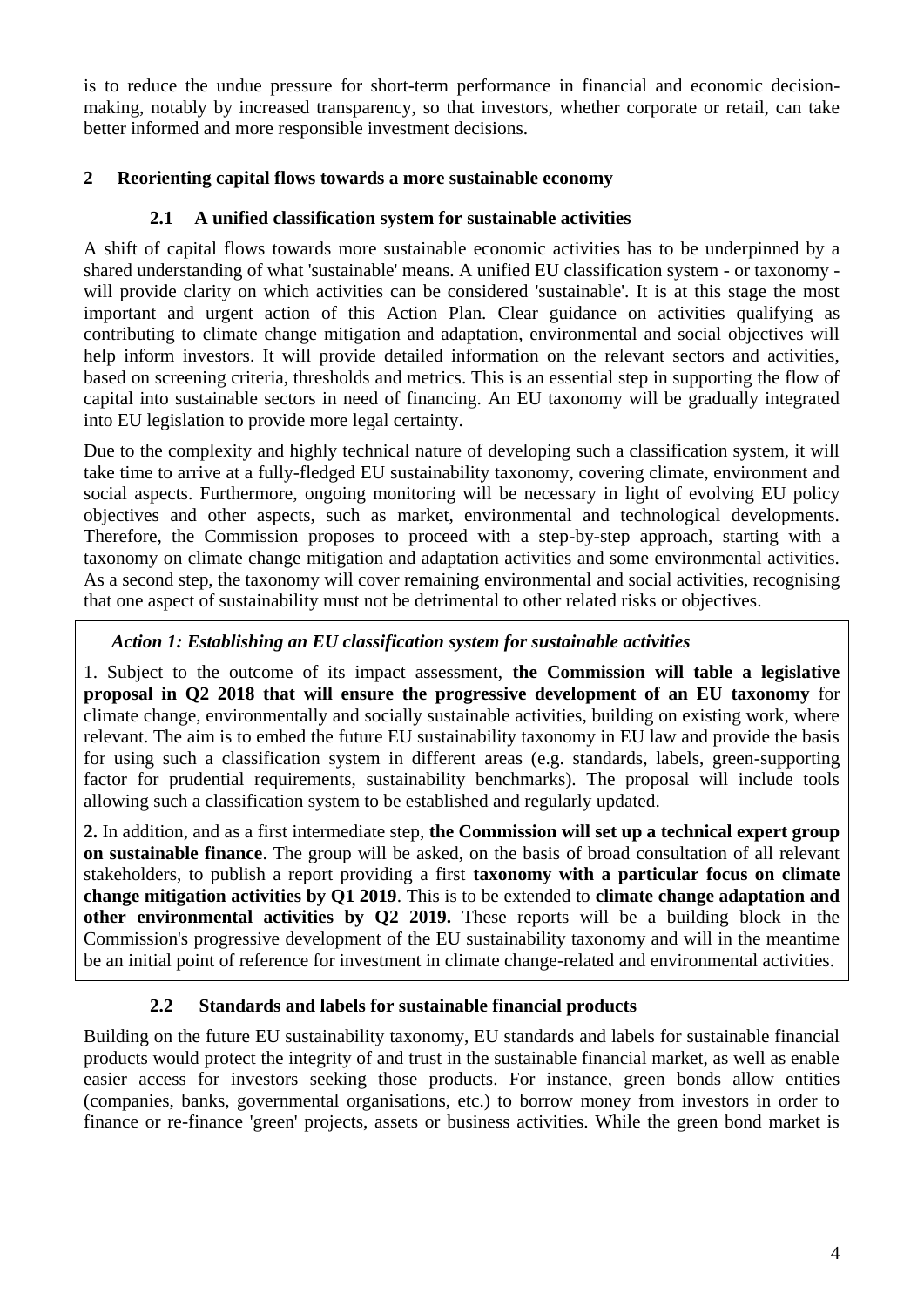expanding rapidly, it still accounts for less than  $1\%$  of total bonds outstanding worldwide.<sup>18</sup> Drawing on current best practices, an EU standard accessible to market participants would facilitate channelling more investments into green projects and would constitute a basis for the development of reliable labelling of financial products.

Labelling schemes can be particularly useful for retail investors who would like to express their investment preferences on sustainable activities. They could facilitate retail investors' choice by gradually being integrated in tools, like comparison websites or financial planning services, currently developed in the context of the Commission's Consumer Financial Services Action Plan. Surveys suggest that retail investors increasingly want their investments to take into account climate, environmental and social considerations.<sup>19</sup> However, the lack of labelled financial products may prevent investors from directly channelling their funds into sustainable investments. The Commission sees the potential merit in the use of the EU Ecolabel Regulation to create a voluntary EU-wide labelling scheme. Criteria would have to be identified for specific financial products offered to retail investors (such as Packaged Retail Investment and Insurance Products). The Commission will also consider the merits of a labelling scheme for socially responsible financial products, such as SRI,<sup>20</sup> building on the experience of the European Social Entrepreneurship Funds.

### *Action 2: Creating standards and labels for green financial products*

1. As a first step, **the Commission's technical expert group on sustainable finance** will be responsible, on the basis of the results of a public consultation, for preparing **a report on an EU green bond standard by Q2 2019, building on current best practices.**

2. Within the framework of the Prospectus Regulation, **the Commission will specify by Q2 2019 the content of the prospectus for green bond issuances** to provide potential investors with additional information.

3. T**he Commission will explore the use of the EU Ecolabel framework for certain financial products**, to be applied once the EU sustainability taxonomy is adopted.

### **2.3 Fostering investment in sustainable projects**

Mobilising private capital for sustainable projects, especially for infrastructure, is a prerequisite for the transition to a more sustainable economic model. According to the OECD, infrastructure contributes to about  $60\%$  of greenhouse gas emissions.<sup>21</sup> Given the needs for sustainable infrastructure investment, continued progress in developing appropriate frameworks to leverage private investment alongside public funds is key.

The capacity to develop and implement projects, however, varies widely across the EU and between sectors. Greater advisory and technical assistance would contribute to a larger pipeline of sustainable projects. Beyond large-scale infrastructure projects, the clean energy transition also requires adequate finance available for smaller-scale, distributed projects.<sup>22</sup>

In addition to grants,  $^{23}$  as part of the Investment Plan for Europe, the Commission has significantly boosted its financial and technical support for sustainable infrastructure investment, in particular through the EFSI and the European Investment Advisory Hub. The EFSI has proven to be

 18 G20 Green Finance Study Group, G20 Green Finance Synthesis Report, 2016.

<sup>19</sup> Such as the French and SRI: Results of the 8th National Survey run by Ipsos for Vigeo Eiris and the FIR; Natixis Gobal Asset Management, "Mind Shift – Getting past the screens of responsible investing", 2017; and Schroders, "Global perspectives on sustainable investing", 2017.

<sup>20</sup> Socially responsible investment funds or Sustainable and responsible investment funds are funds integrating environmental, social and governance factors in their investment decision making process.

<sup>21</sup> OECD, Investing in Climate, Investing and Growth, 2017.

<sup>22</sup> This concerns particularly energy efficiency improvements, for example in buildings, and deployment of renewable energy. The Commission has proposed actions that stimulate such investments as part of the Clean Energy for all Europeans package.

<sup>23</sup> Such as the Connecting Europe Facility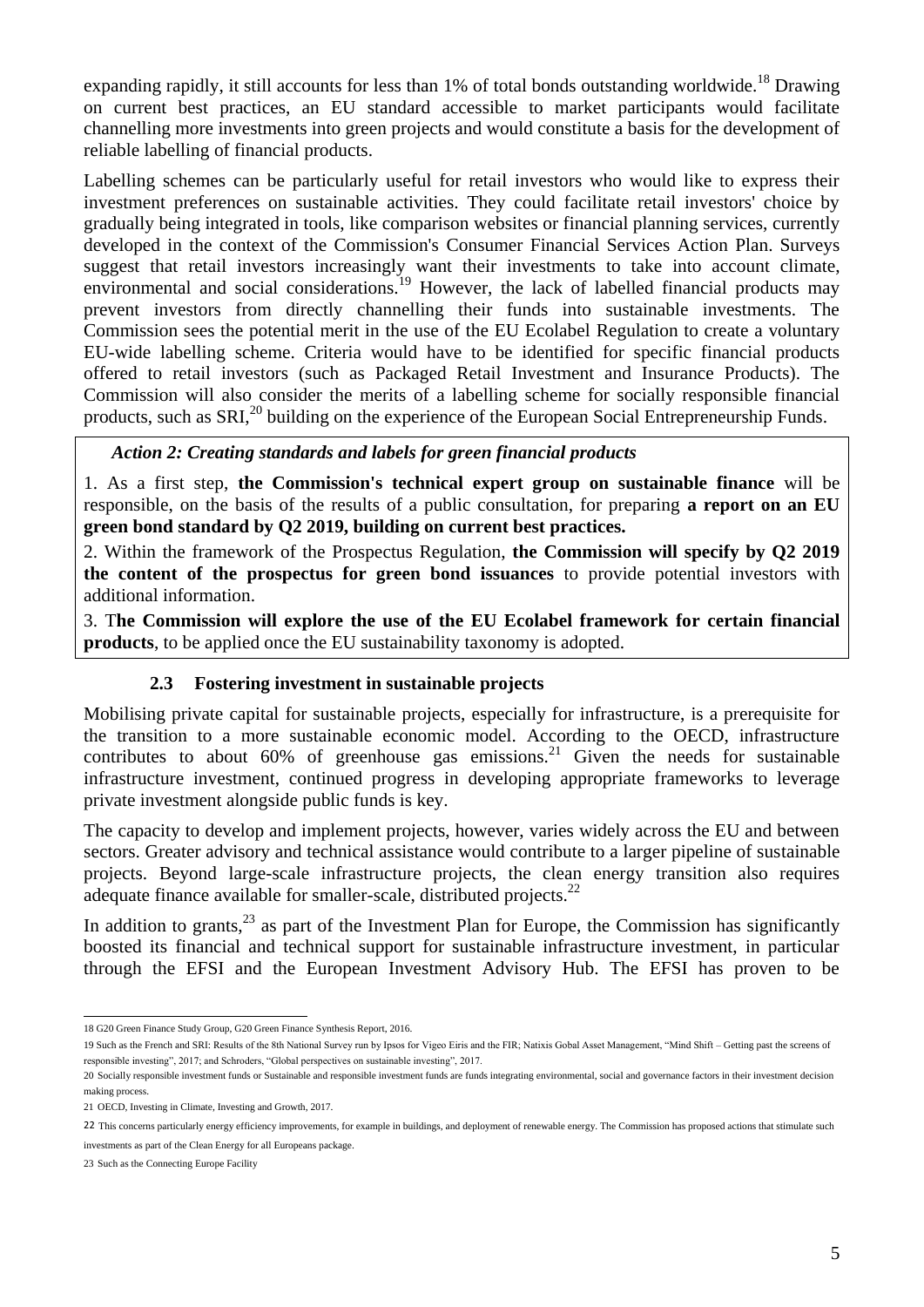instrumental in crowding in private investment for strategic projects across the EU, mobilising almost EUR 265 billion in total investments.<sup>24</sup> Following its successful first years of operation, the EFSI has been recently extended until 2020 (EFSI 2.0) and its investment target has been raised to half a trillion euros. In addition, the EFSI 2.0 will focus even more on sustainable projects, with at least 40% of EFSI financing for infrastructure and innovation to support climate action projects. The European Investment Advisory Hub, the EU's gateway for investment support, will also provide greater advisory capacity at regional and local level to promote projects with a climate, environmental and social impact.

In parallel, the roll-out of the EU External Investment Plan (EIP) will encourage sustainable investments in partner countries, starting from Africa and the EU Neighbourhood. The EIP is expected to leverage more than  $644$  billion of investments by 2020, by mobilising public and private finance through the European Fund for Sustainable Development (EFSD), providing technical assistance on investment projects, and fostering a favourable investment climate and business environment. Sustainable development is integrated into the design of the instrument and all projects will have a clear sustainability dimension, for example by supporting sustainable agriculture and connectivity, as well as the creation of decent jobs.

For the post-2020 multiannual financial framework, the Commission has come forward with the idea of establishing a single investment fund integrating all EU market-based instruments to further increase the efficiency of EU investment support for discussion by the European Union's Leaders.<sup>25</sup> Building on the successful roll-out of the EFSI, such a fund could provide financial support and related technical assistance to crowd in private investment, including for sustainable infrastructure. Backed by an EU budgetary guarantee, a single investment fund could support investment priorities and simplify interaction between investors, beneficiaries, the EU Commission, implementing partners, like the EIB and national promotional banks, and potential new partners, such as foundations and philanthropic organisations. As a continuation of the European Investment Advisory Hub, such support could also include a project development assistance component to continue to build more capacity for developing sustainable projects.

### *Action 3: Fostering investment in sustainable projects*

Building on the ongoing efforts to **reinforce advisory capacity**, including for **developing sustainable infrastructure projects**, the Commission will take **further measures** that will improve the efficiency and impact of instruments aiming at sustainable investment support in the EU and in partner countries.

### **2.4 Sustainability considerations in financial advice**

By providing advice, investment firms and insurance distributors can play a central role in reorienting the financial system towards sustainability. Prior to the advisory process, these intermediaries are required to assess clients' investment objectives and risk tolerance in order to recommend suitable financial instruments or insurance products. However, investors' and beneficiaries' preferences as regards sustainability are often not sufficiently taken into account when advice is given.

The Markets in Financial Instruments Directive (MiFID II) and the Insurance Distribution Directive (IDD) require investment firms and insurance distributors to offer 'suitable' products to meet their clients' needs, when offering advice. For this reason, those firms should ask about their clients' preferences (such as environmental, social and governance factors) and take them into account when

 24 As of February 2018.

<sup>25</sup> Communication from the Commission "A new, modern Multiannual Financial Framework for a European Union that delivers efficiently on its priorities post-2020" - The European Commission's contribution to the Informal Leaders' meeting on 23 February 2018.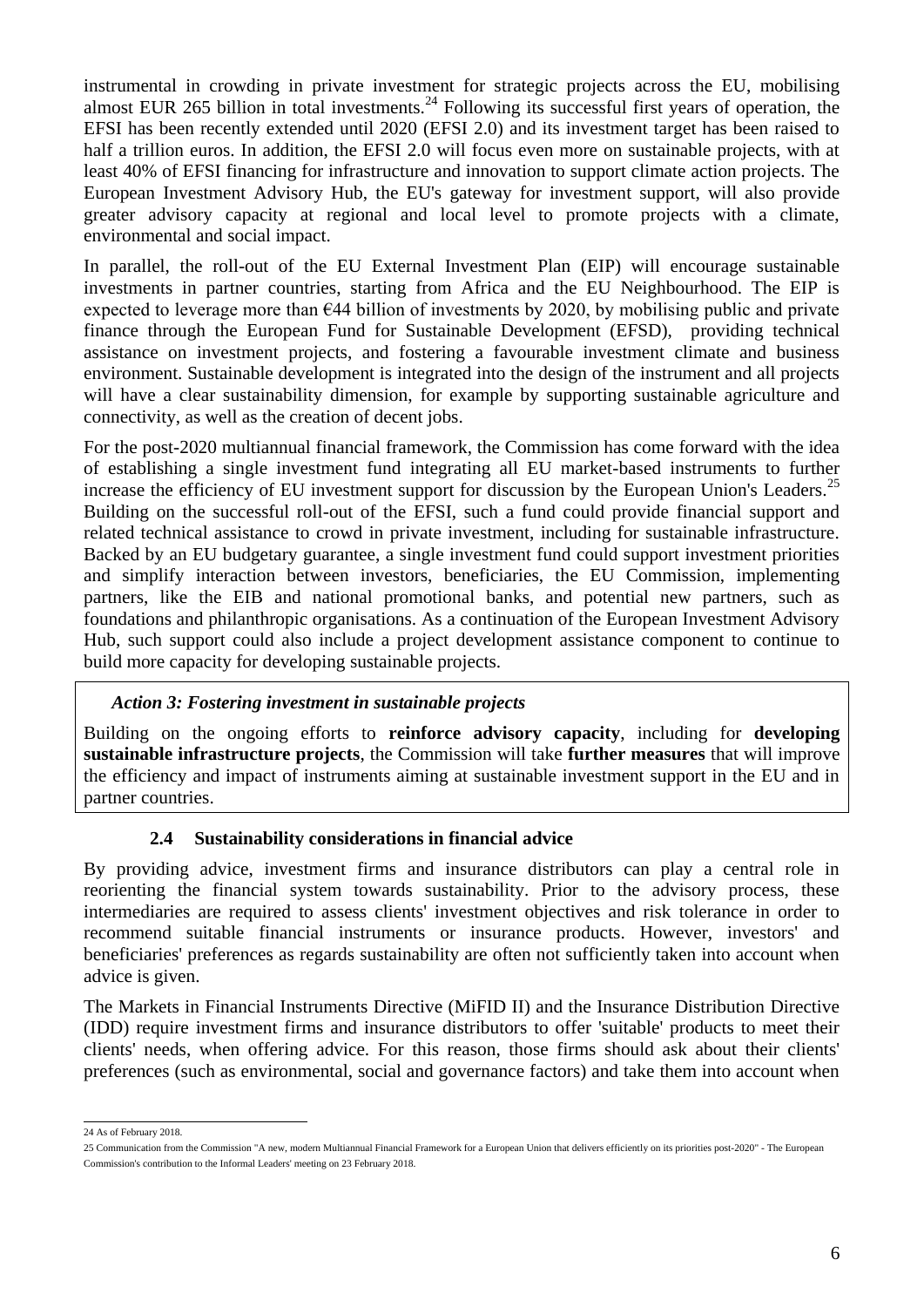assessing the range of financial instruments and insurance products to be recommended, i.e. in the product selection process and suitability assessment.

### *Action 4: Incorporating sustainability when providing financial advice*

Subject to the outcome of its impact assessment**, the Commission will amend the MiFID II and IDD delegated acts in Q2 2018** to ensure that sustainability preferences are taken into account in the suitability assessment. Based on these delegated acts, **the Commission will invite the European Securities Markets Authority (ESMA) to include provisions on sustainability preferences in its guidelines on the suitability assessment** to be updated by Q4 2018.

### **2.5 Sustainability benchmarks**

Benchmarks are indices that play a central role in the price formation of financial instruments and other relevant assets in the financial system. Benchmarks are useful instruments for investors, as they allow to track and measure performance and allocate assets accordingly.

Traditional benchmarks reflect the status quo and their methodologies, as a result, reflect sustainability goals only to a limited degree. As such, they are not appropriate to measure the performance of sustainable investments. In response, index providers have been developing ESG benchmarks to capture sustainability goals, but the lack of transparency regarding their methodologies has affected their reliability. More transparent and sounder sustainable indices' methodologies are needed to reduce greenwashing risks.<sup>26</sup> For instance, a sound methodology for low carbon indices should reflect compatibility with the objectives of the Paris Agreement, in order to improve the performance assessment of low-carbon funds.

### *Action 5: Developing sustainability benchmarks*

**By Q2 2018, the Commission intends to (i) adopt delegated acts,** within the framework of the Benchmark Regulation, **on the transparency of the methodologies and features of benchmarks**  to allow users to better assess the quality of sustainability benchmarks; and **(ii) put forward, subject to the outcome of its impact assessment, an initiative for harmonising benchmarks comprising low-carbon issuers,** based on a sound methodology to calculate their carbon impact, to be put into operation once the climate taxonomy is in place. The Commission's technical expert group will, on the basis of consultation of all relevant stakeholders, publish a report on the design and methodology of the low-carbon benchmark by Q2 2019.

### **3 Mainstreaming sustainability into risk management**

### **3.1 Sustainability in market research and credit ratings**

In recent years, market research providers and sustainability rating agencies have stepped up their efforts to assess companies' environmental, social and governance performance and their ability to manage sustainability risks. Such assessments contribute to a more sustainable allocation of capital and improve the information flow between issuers and investors. The lack of broadly-accepted market standards to assess companies' sustainability performance makes the transparency of the methodology used by research providers particularly important. Additionally, some stakeholders argue that the focus of sustainability research providers on very large issuers has a negative impact on the attractiveness of smaller issuers for institutional investors.

Credit ratings are also an important element of well-functioning financial markets, as they provide investors with assessments of the creditworthiness of companies and public institutions. Credit rating

1

<sup>26</sup> The use of marketing to portray an organisation's products, activities or policies as environmentally friendly when they are not.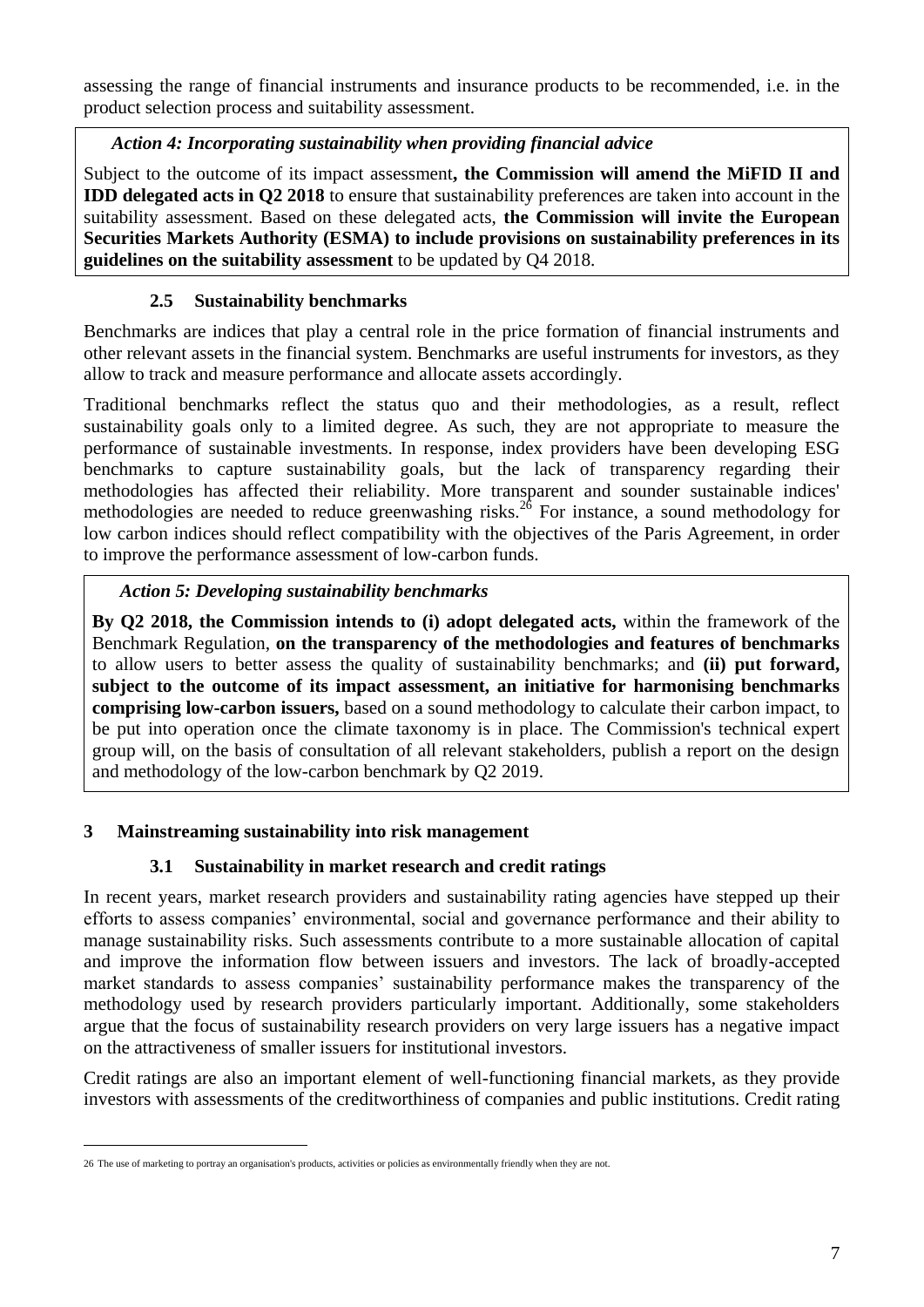agencies operate in a highly concentrated market and adopt their credit ratings based on the relevant available information. However, it remains unclear to what extent sustainability factors are being considered. The Commission is monitoring developments in the credit rating market and acknowledges the need for greater understanding of and transparency about how credit rating agencies take sustainability factors into account. The Commission will invite ESMA to promote solutions which would ensure that credit rating agencies fully integrate sustainability and long-term risks. The Commission will also continue engaging on those issues with all relevant stakeholders, including as regards the possible emergence of new credit rating agencies that would meet this objective.

### *Action 6: Better integrating sustainability in ratings and market research*

- *1.* **Starting in Q2 2018, the Commission will engage with all relevant stakeholders** to explore the merits of amending the Credit Rating Agency Regulation to mandate credit rating agencies to explicitly integrate sustainability factors into their assessments in a proportionate way to preserve market access for smaller players. Commission services will report on the progress made on this by Q3 2019.
- *2.* **The Commission invites ESMA** to: (i) assess current practices in the credit rating market by Q2 2019, analysing the extent to which environmental, social and governance considerations are taken into account; (ii) include environmental and social sustainability information in its guidelines on disclosure for credit rating agencies by Q2 2019 and consider additional guidelines or measures, where necessary.
- *3.* **The Commission will carry out a comprehensive study on sustainability ratings and research by Q2 2019**. It will analyse methodologies and explore aspects like the market structure of sustainability ratings and market research services, the depth and breadth of sustainability research assessments and scoring, and the independence of those research/scoring providers. The study will also explore possible measures to encourage sustainability ratings and market research.

# **3.2 Institutional investors' and asset managers' sustainability duties**

Several pieces of EU legislation<sup>27</sup> require institutional investors and asset managers to act in the best interest of their end-investors/beneficiaries. This is commonly referred to as 'fiduciary duty'. However, current EU rules on the duty of institutional investors and asset managers to consider sustainability factors and risks in the investment decision process are neither sufficiently clear nor consistent across sectors.

Evidence suggests that institutional investors and asset managers still do not systematically consider sustainability factors and risks in the investment process. Also, institutional investors and asset managers do not sufficiently disclose to their clients if and how they consider these sustainability factors in their decision-making. End-investors may, therefore, not receive the full information they need, should they want to take into account sustainability-related issues in their investment decisions. As a result, investors do not sufficiently take into account the impact of sustainability risks when assessing the performance of their investments over time.

### *Action 7: Clarifying institutional investors' and asset managers' duties*

Subject to the outcome of its impact assessment, **the Commission will table a legislative proposal to clarify institutional investors' and asset managers' duties in relation to sustainability considerations by Q2 2018.** The proposal will aim to (i) explicitly require institutional investors and asset managers to integrate sustainability considerations in the investment decision-making process

1

<sup>27</sup> Including Solvency II, IORP II, UCITS, AIFMD and MiFID II.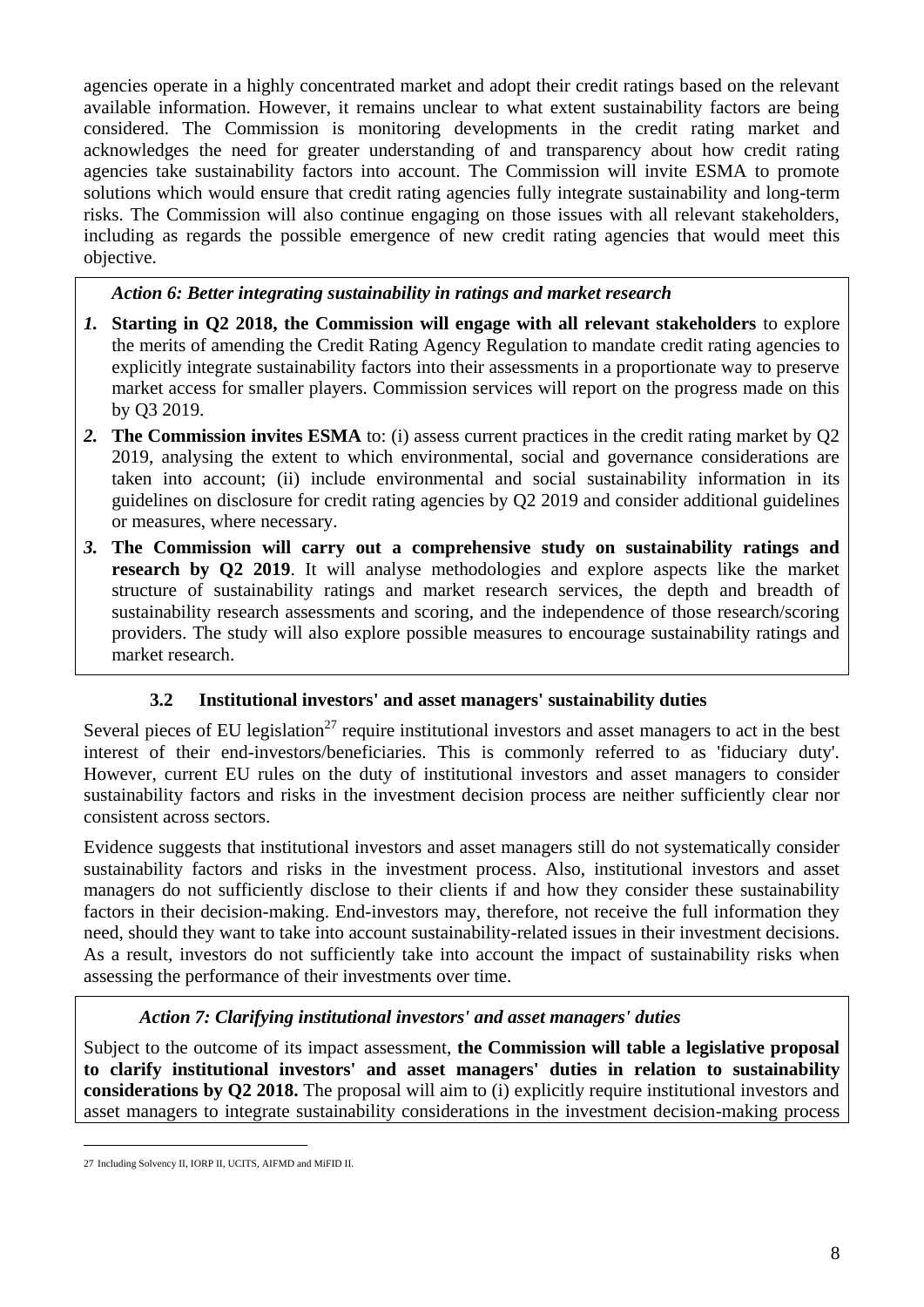and (ii) increase transparency towards end-investors on how they integrate such sustainability factors in their investment decisions, in particular as concerns their exposure to sustainability risks.

# **3.3 Prudential requirements for banks and insurance companies**

Banks, insurance companies and pension funds are the main source of external finance for the European economy and an important channel of savings for investments. As a result, they could provide the critical mass of investments needed to close the gap for the transition to a more sustainable economy. However, banks, insurance companies and pension funds may also be exposed to risks related to unsustainable economic development. For instance, some estimates suggest that at least half of the assets of banks in the Euro area<sup>28</sup> are currently exposed to climate change-related risks. Such risks for financial stability have also been flagged by macro-prudential supervisors.<sup>29</sup>

This calls for a better reflection of risks associated with climate and other environmental factors in prudential regulation with a careful calibration that would not jeopardise the credibility and effectiveness of the current EU prudential framework and its risk-based nature. Building on the development of the EU sustainability taxonomy, the Commission will assess whether more appropriate capital requirements could be adopted to better reflect the risk of sustainable assets held by banks and insurance companies. Such a supporting factor would need to be progressively phased in, as the EU taxonomy develops. For instance, in its calibration, the Commission will consider all the available evidence on the link between energy efficiency savings and mortgage loan performance.<sup>30</sup>

Moreover, in its analysis of the Basel recommendations of December 2017, the Commission will pay particular attention to the possible negative impact on European bank lending, investment and other activities, which are critical for sustainable finance.

### *Action 8: Incorporating sustainability in prudential requirements*

- *1.* **The Commission will explore the feasibility of the inclusion of risks associated with climate and other environmental factors in institutions' risk management policies and the potential calibration of capital requirements of banks as part of the Capital Requirement Regulation and Directive.** The aim would be to take into account such factors, where this is justified from a risk perspective, to safeguard the coherence and effectiveness of the prudential framework and financial stability. Any recalibration of capital requirements, based on data and the assessment of the prudential risk of banks' exposures, would need to rely on and be coherent with the future EU taxonomy on sustainable activities (see Action 1).
- *2.* **In Q3 2018, the Commission will invite the European Insurance and Occupational Pensions Authority (EIOPA) to provide an opinion on the impact of prudential rules for insurance companies on sustainable investments,** with a particular focus on climate change mitigation. The Commission will take this opinion into account in the report to be submitted to the European Parliament and Council by 1 January 2021 under the Solvency II Directive.<sup>31</sup>

# **4 Fostering transparency and long-termism**

# **4.1 Disclosure and accounting**

Corporate reporting on sustainability issues enables investors and stakeholders to assess companies' long-term value creation and their sustainability risk exposure. Since 2018, the EU Directive on the

<sup>28</sup> Battiston et al.; for a more comprehensive literature review, please see ESRB (2016) Too late, too sudden[: https://www.esrb.europa.eu/pub/pdf/asc/Reports\\_ASC\\_6\\_1602.pdf.](https://www.esrb.europa.eu/pub/pdf/asc/Reports_ASC_6_1602.pdf) 29 ESRB (2016) Too late, too sudden[: https://www.esrb.europa.eu/pub/pdf/asc/Reports\\_ASC\\_6\\_1602.pdf.](https://www.esrb.europa.eu/pub/pdf/asc/Reports_ASC_6_1602.pdf)

<sup>30</sup> Several market initiatives are starting to collect relevant data for a more thorough risk assessment of sustainable investments. E.g the EU-funded EeMAP initiative is carrying out work demonstrating a correlation between energy efficiency in buildings and mortgage performance..

<sup>31</sup> Article 77f and 111 of Directive 2009/138/EC of the European Parliament and of the Council of 25 November 2009 on the taking-up and pursuit of the business of Insurance and Reinsurance.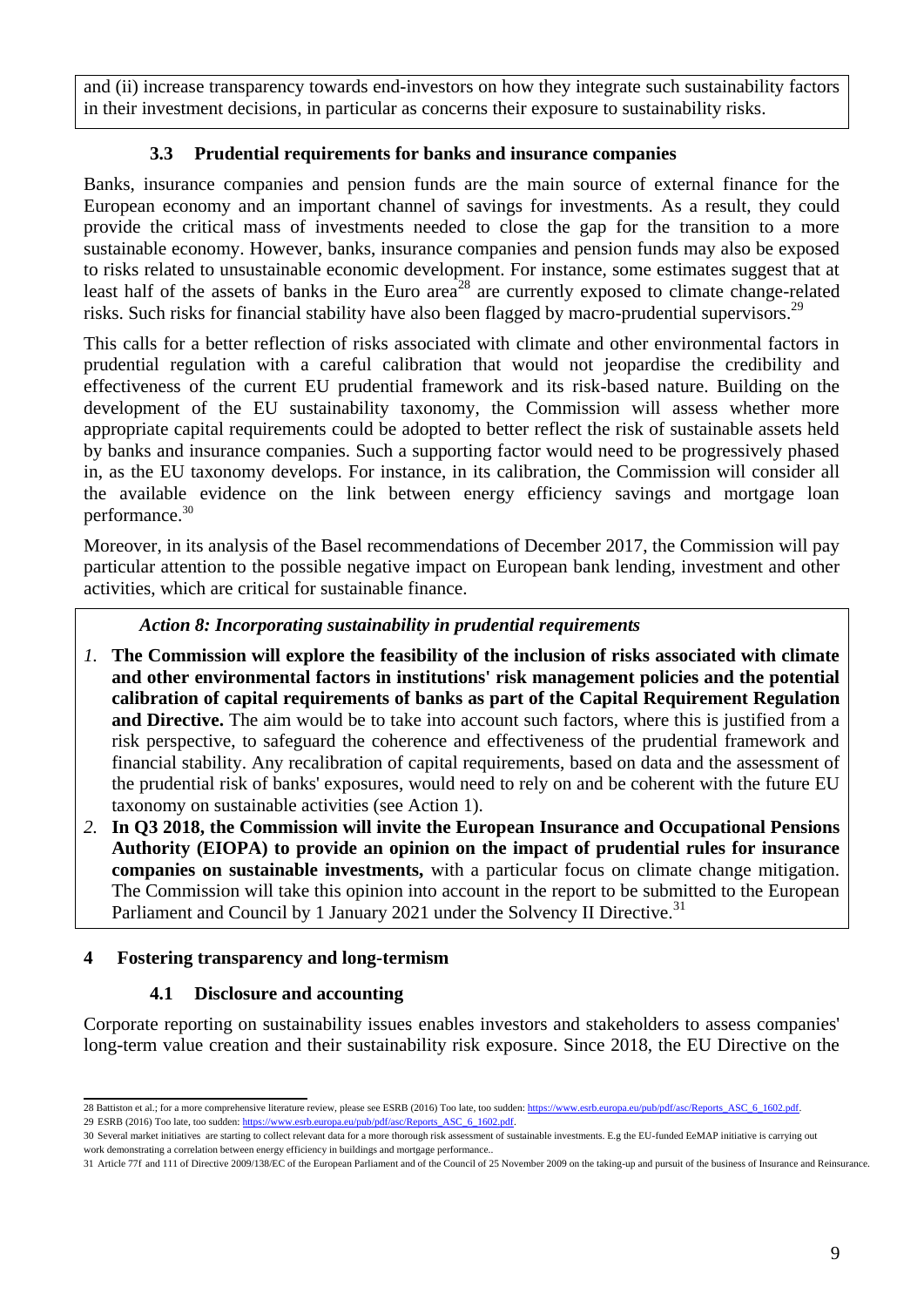disclosure of Non-Financial Information (NFI) requires large public interest entities to disclose material information on key environmental, social and governance aspects and how risks stemming from them are managed.<sup>32</sup> The Directive allows companies to report sustainability information in a flexible manner. Going forward, an appropriate balance needs to be struck between flexibility and the standardisation of disclosure necessary to generate the data needed for investment decisions. In terms of disclosure by the financial sector, there is merit in enhancing transparency of asset managers and institutional investors, including the way in which they consider sustainability risks and their exposures to climate-related risks.

There are also growing concerns that the current accounting rules are not conducive to sustainable investment decision-making. In particular, the European Parliament's resolution on International Financial Reporting Standard (IFRS) 9, adopted on 6 October 2016,<sup>33</sup> raised concerns about the impact the new accounting standard on financial instruments (IFRS 9) might have on long-term investments. The Commission recognises the importance of ensuring that accounting standards do not directly or indirectly discourage sustainable and long-term investments. In this regard, consideration is needed about whether there could be more flexibility as concerns the endorsement of IFRSs wherever specific adjustments would be more conducive to long-term investment.

#### *Action 9: Strengthening sustainability disclosure and accounting rule-making*

- 1. **The Commission is launching a fitness check of EU legislation on public corporate reporting, including the NFI Directive** to assess whether public reporting requirements for listed and non-listed companies are fit for purpose. It will include the evaluation of sustainability reporting requirements and the prospects for digitalised reporting. The Commission will launch a public consultation on this in Q1 2018. The conclusions of the fitness check will be published by Q2 2019 and will inform any future legislative proposals to be adopted by the Commission.
- 2. **By Q2 2019, the Commission will revise the guidelines on non-financial information.**  Building on the metrics to be developed by the Commission technical expert group on sustainable finance, the revised guidelines should provide further guidance to companies on how to disclose climate-related information, in line with the Financial Stability Board's Task Force on Climate-related Financial Disclosure  $(TCFD)^{34}$  and the climate-related metrics developed under the new classification system (see Action 1). Subsequently, the guidelines will be amended to include other environmental and social factors.
- 3. **By Q3 2018, a European Corporate Reporting Lab will be established as part of the European Financial Reporting Advisory Group (EFRAG),** to promote innovation and the development of best practices in corporate reporting, such as environmental accounting. In this forum, companies and investors can share best practices on sustainability reporting, such as the climate-related disclosure in line with the TCFD's recommendations.
- 4. In terms of disclosure by asset managers and institutional investors, as part of the Commission's legislative proposal in Action 7, **they would be requested to disclose how they consider sustainability factors in their strategy and investment decision making process,** in particular for their exposures to climate change-related risks.
- 5. **The Commission will request EFRAG, where appropriate, to assess the impact of new or revised IFRSs on sustainable investments.**<sup>35</sup> The Commission will also ask EFRAG to explore potential alternative accounting treatments to fair value measurement for long-term investment portfolios of equity and equity-type instruments. In Q4 2018, the Commission will report, taking into account EFRAG current work, on the impact of IFRS 9 on long-term investments and explore improvements to the standard for the treatment of equity instruments.

 32 Based on the 2017 financial year of large companies with more than 500 employees listed on a regulated market as well as non-listed banks and insurance companies.

<sup>33</sup> [http://www.europarl.europa.eu/oeil-mobile/fiche-procedure/2016/2898\(RSP\)](http://www.europarl.europa.eu/oeil-mobile/fiche-procedure/2016/2898(RSP))

<sup>34</sup> <https://www.fsb-tcfd.org/>

<sup>35</sup> This will be done as part of EFRAG analysis of the European public good criterion.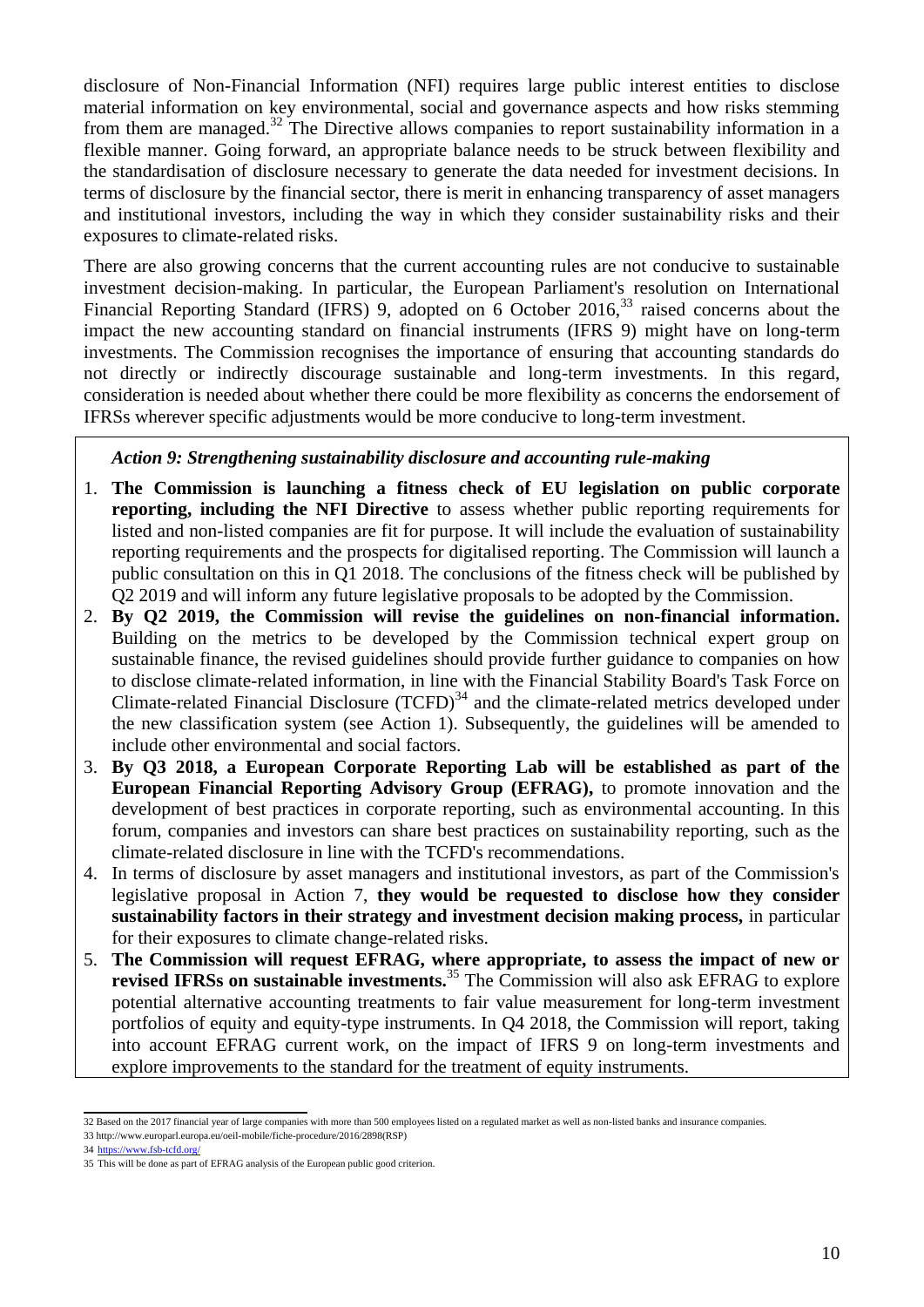6. Within the fitness check of EU legislation on public corporate reporting, **the Commission will also evaluate relevant aspects of the International Accounting Standards Regulation**. It will in particular **explore how the adoption process of IFRSs** can allow for specific adjustments to standards where they are not conducive to the European public good, e.g. where the standards could pose an obstacle to long-term investment objectives.

### **4.2 Corporate governance and undue capital market short-termism**

Corporate governance can significantly contribute to a more sustainable economy, allowing companies to take the strategic steps necessary to develop new technologies, to strengthen business models and to improve performance. This would in turn improve their risk management practices and competitiveness, thus creating jobs and spurring innovation. Many companies have corporate governance strategies to this end, even if they are not always easily comparable.

Despite the efforts made by several European companies, undue short-term market pressures may make it difficult to lengthen the time horizon in corporate decision-making. Corporate managers may become overly focused on short-term financial performance and disregard opportunities and risks stemming from environmental and social sustainability considerations. As a consequence, the interactions between capital market pressures and corporate incentives may lead to unnecessary exposure in the long-term to sustainability risks. The Commission will engage with all relevant stakeholders to analyse this issue more closely.

### *Action 10: Fostering sustainable corporate governance and attenuating short-termism in capital markets*

- 1. To promote corporate governance that is more conducive to sustainable investments, by Q2 2019, the Commission will carry out analytical and consultative work with relevant stakeholders to assess: (i) **the possible need to require corporate boards to develop and disclose a sustainability strategy,** including appropriate due diligence throughout the supply chain, **and measurable sustainability targets**; and (ii) **the possible need to clarify the rules according to which directors are expected to act in the company's long-term interest**.
- 2. **The Commission invites the ESAs to collect evidence of undue short-term pressure** from capital markets on corporations and consider, if necessary, further steps based on such evidence by Q1 2019. More specifically, the Commission invites ESMA to collect information on undue short-termism in capital markets, including: (i) portfolio turnover and equity holding periods by asset managers; (ii) whether there are any practices in capital markets that generate undue shortterm pressure in the real economy.

# **5 Action Plan implementation**

Bold and ambitious policies towards meeting the challenges of climate change, environmental degradation, resource depletion, and social sustainability can only be successful if tackled with the right prioritisation and sequencing.

This Action Plan emphasises in particular the importance and urgency of developing an EU taxonomy, which would provide unified definitions and enable reliable and comparable information on sustainable investments. This is a pre-condition for actions like standards, labels, the calibration of prudential requirements and the use of low-carbon benchmarks. The EU taxonomy is also complementary to the implementation of actions like corporate disclosure or the provision of financial advice.<sup>36</sup> While the taxonomy work will begin on climate change mitigation, the scope will

 36 Annex I illustrates the crucial role of the EU taxonomy for the various measures set out in this Action Plan.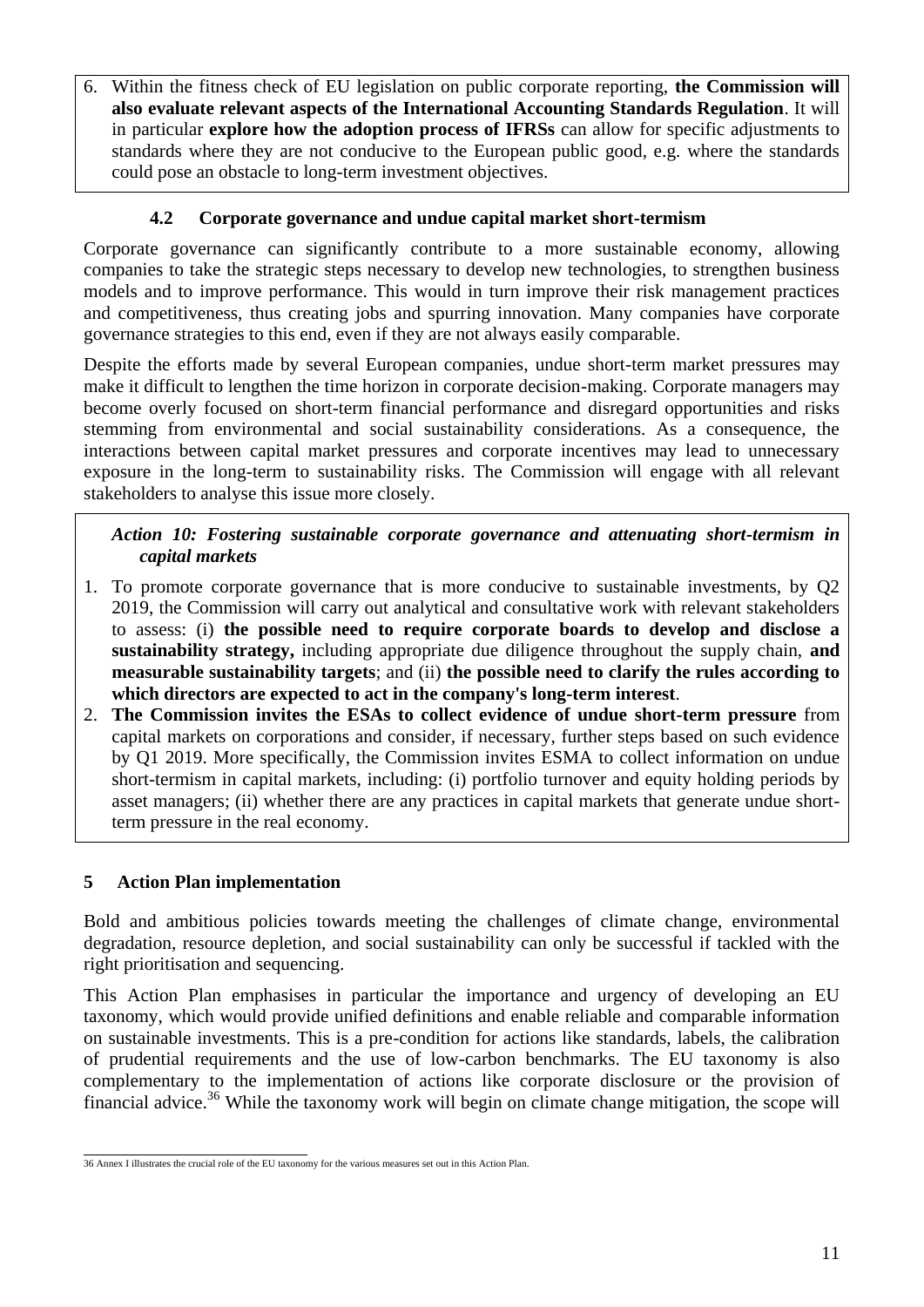be progressively expanded to climate change adaptation and other environmental issues and, later on, to social sustainability. Such an approach reflects the urgency to act against climate change and to meet our long-term climate and energy targets.

The implementation strategy combines non-legislative and legislative actions with new measures and carefully targeted amendments to existing rules. Alongside legislative measures, non-legislative measures would ensure adaptability and minimise administrative burdens.<sup>37</sup> The Commission will ensure that any relevant impact of financial services legislation on sustainability is properly assessed in the relevant impact assessments, public consultations and ex-post evaluations, in line with the Better Regulation guidelines and toolbox.<sup>38</sup>

The smooth implementation of this Action Plan, as well as monitoring the achievement of its three main objectives, will need appropriate technical support and a solid governance structure, given the expertise needed around all fields of sustainable development.

In the short term, the Action Plan calls on the ESAs to provide direct support to its implementation by performing specific tasks, along the lines suggested in this strategy. Notably, the ESAs should provide guidance on how sustainability considerations can be effectively taken into account in relevant EU financial services legislation and help to identify existing gaps. They should also promote convergence on the implementation of sustainability considerations in EU law. The Commission will assess the future resourcing of the ESAs in the context of the post-2020 multiannual financial framework. In the short term the ESAs should play an important role in identifying and reporting on the risks that sustainability factors pose to financial stability. This could be done through the development of a common EU methodology for relevant scenario analyses, which could later evolve into climate/environment stress testing.

In the longer term, in view of the implications that the new classification system (taxonomy) has on the implementation of this Action Plan and to ensure adaptability over time, the Commission will consider setting up a more stable governance structure, to be operational once the legal framework on taxonomy is in place. This governance structure would be a public-private platform bringing together experts and market participants with public sector bodies, such as the ESAs, the EEA, the European Investment Bank (EIB) and Eurostat. In particular, this Platform would monitor key developments to ensure the progressive scale-up and adaptability of the EU sustainability taxonomy. Over time, it may also carry out other tasks necessary to achieve the objectives of this Action Plan. The Platform may also advise the Commission on future sustainable finance actions and will provide a central forum of discussion among policy-makers and other relevant stakeholders. By raising awareness and facilitating the work ahead, the Platform would ensure that sustainability remains a permanent feature of policy design over time.

#### **6 The way forward**

This Action Plan will be instrumental to help deliver on the Paris Climate Agreement and the Sustainable Development Goals set out in the Commission's Communication on 'Next steps for a Sustainable European future: European actions for sustainability'. In the State of the Union Address 2017, President Jean-Claude Juncker declared the ambition for Europe to be the leader when it comes to the fight against climate change. Following the decision of the United States to withdraw from the 2015 Paris Agreement, there is a growing need for global leadership in the move towards sustainable development. Europe is well-placed to step into the role of global leader and, in doing so, can become the chosen destination for sustainable investments, such as low-carbon technologies.

 37 Annex II clarifies the timeline and sequencing of key measures set out in this Action Plan.

<sup>38</sup> [https://ec.europa.eu/info/better-regulation-guidelines-and-toolbox\\_en](https://ec.europa.eu/info/better-regulation-guidelines-and-toolbox_en)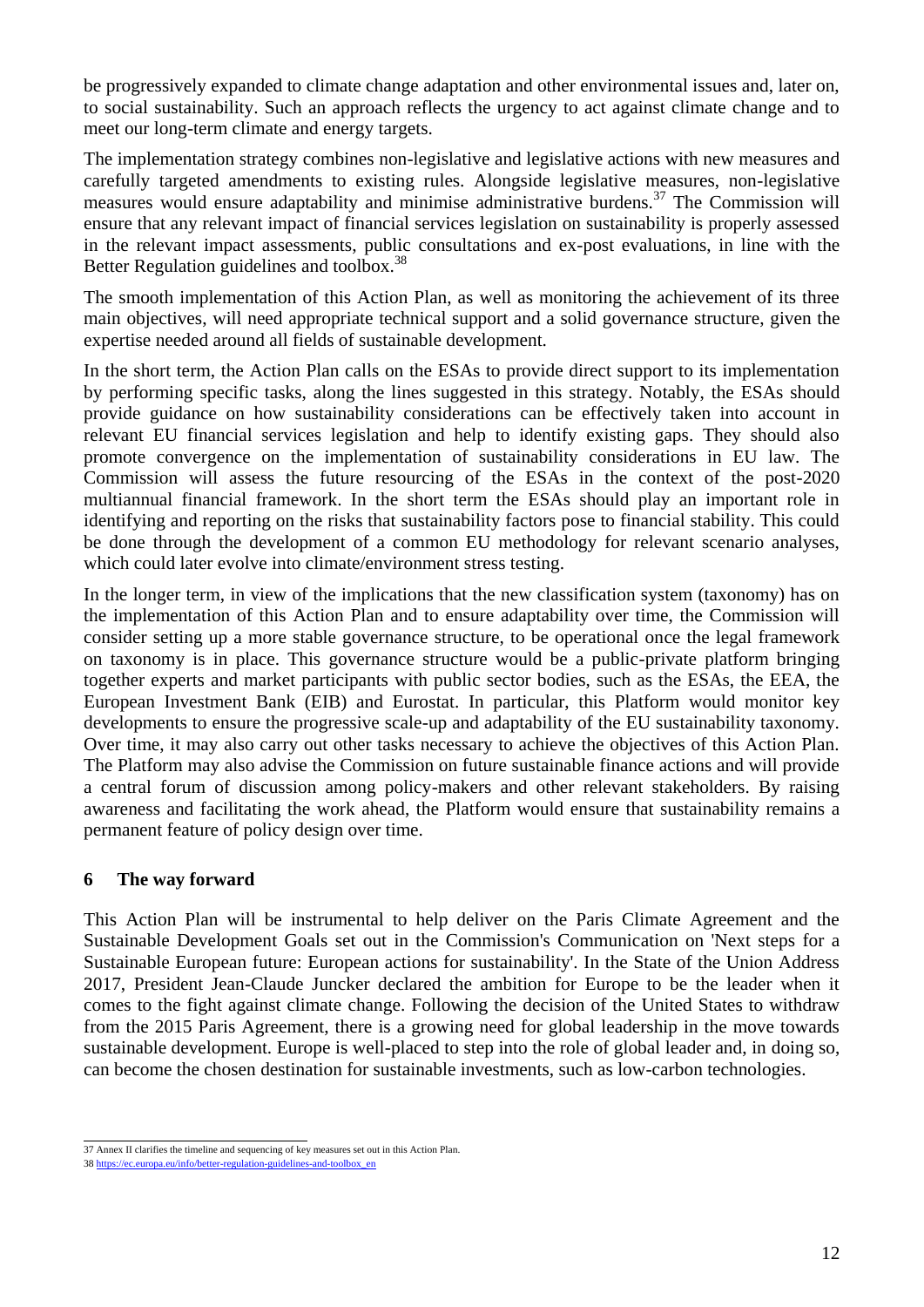The Commission recognises that the financial sector has a key role to play in reaching these fundamental environmental and social goals, as large amounts of private capital need to be mobilised for such change. The Commission will also aim at minimising the impact of new financial stability risks stemming from environmental and social issues for the financial system and citizens that are affected by the significant negative impact of climate change. This would help European businesses to remain competitive in a changing global economy.

The European Union, however, cannot deliver this long-lasting change alone. A coordinated, global effort is crucial. By setting a benchmark for sustainable finance policies in this Action Plan, the Commission also calls on other players, including Member States,  $39$  supervisors, the private sector and major non-EU countries, to take decisive action to promote and lead transformation in their respective areas. This Action Plan thus aims to be a blueprint for future discussions in international fora to promote a renewed approach to managing the financial system more sustainably. The Commission will promote discussions on this Action Plan in existing fora, such as the Financial Stability Board, the G20, the G7, the United Nations and the International Organisation of Securities Commission (IOSCO).

The Commission will report on the implementation of this Action Plan in 2019. The strategy set out in this Action Plan is a first essential step in moving towards sustainability. But it needs to be complemented by measures in other areas<sup>40</sup>, requiring concerted efforts from all relevant actors, to reach its full potential.

 39 The Commission will set up a dedicated Member States expert group on sustainable finance.

<sup>40</sup> Such as environment (including natural capital), social dimensions, marine resources and agriculture.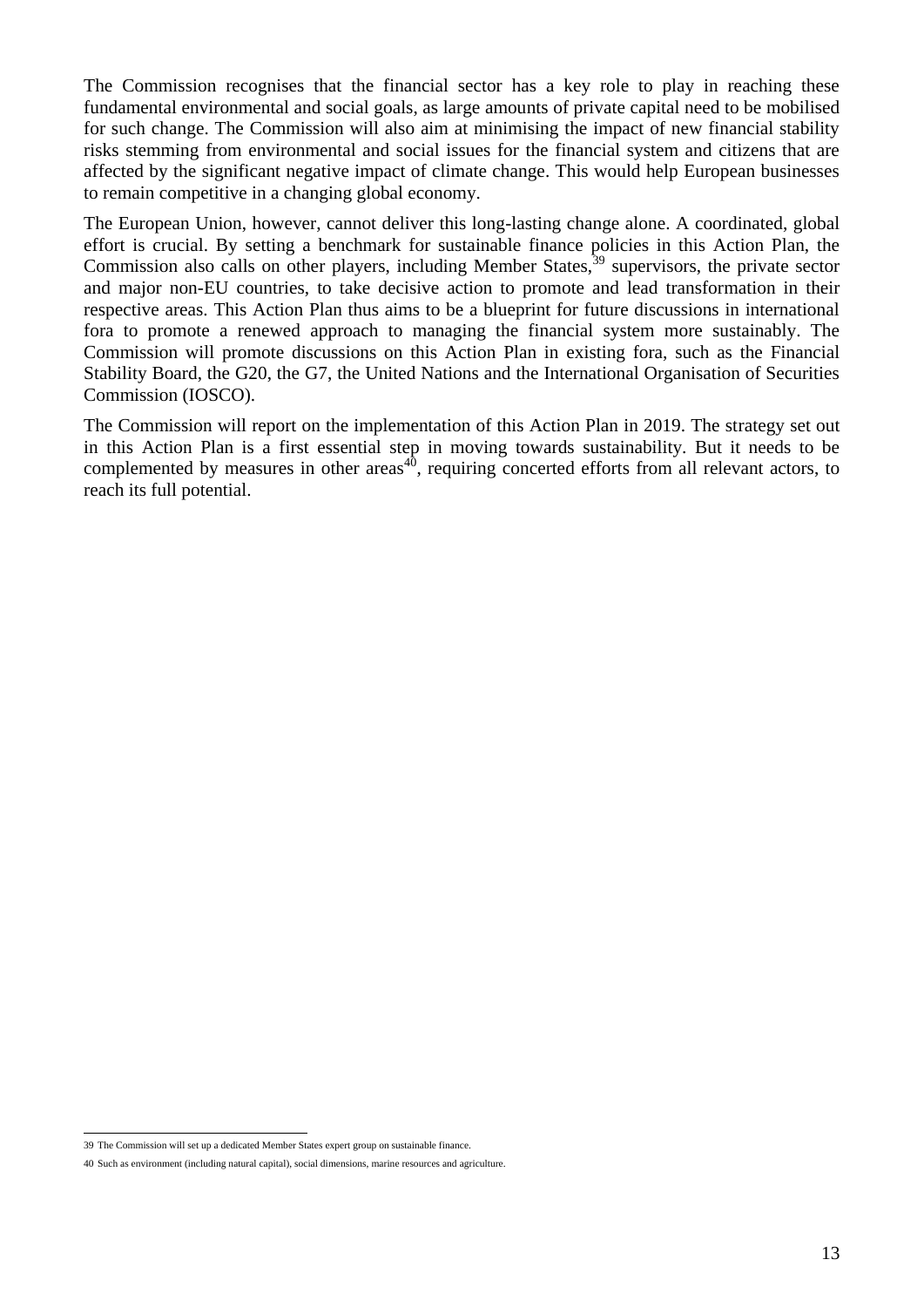**Annex I – Role of the EU taxonomy in the Action Plan**

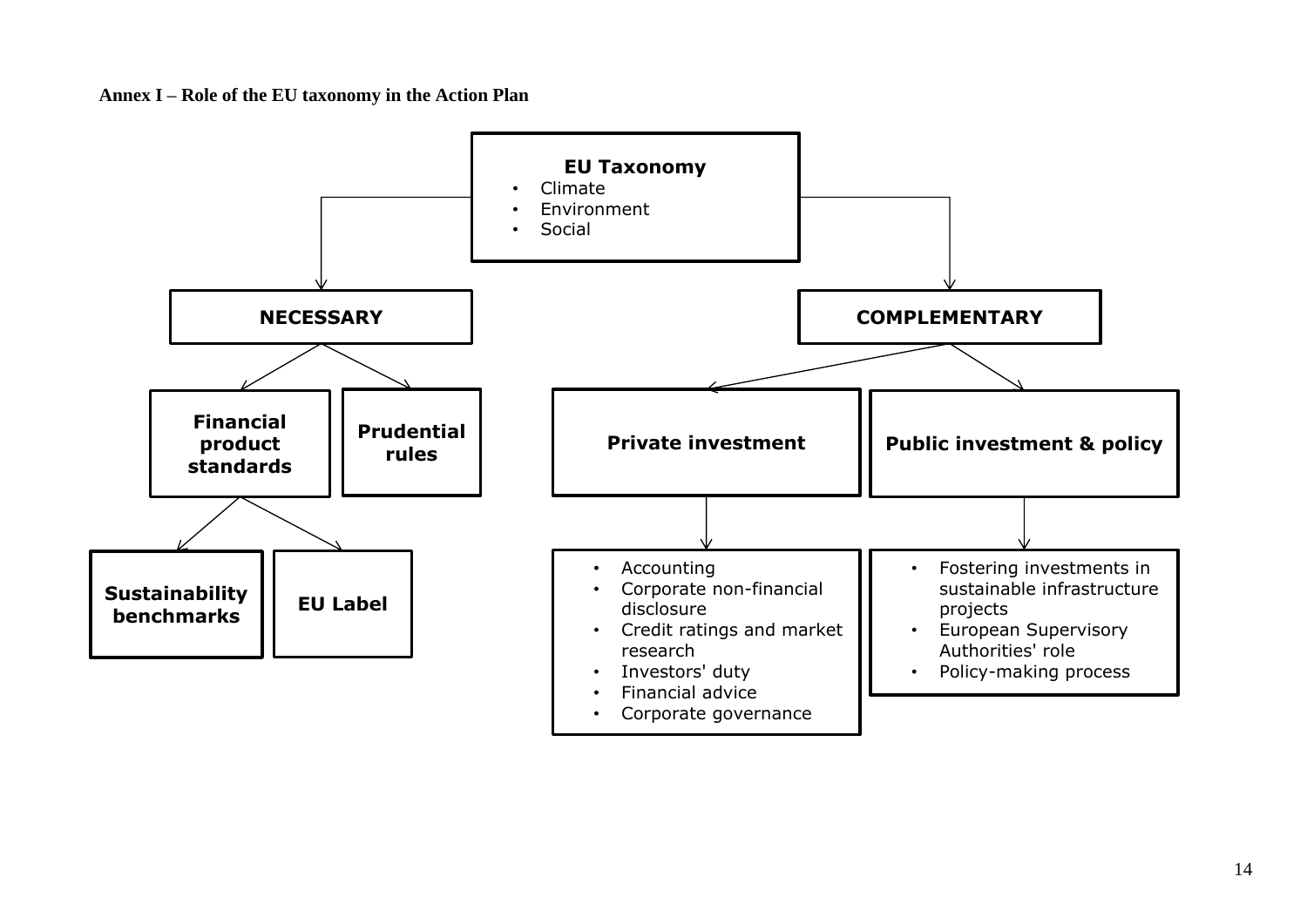

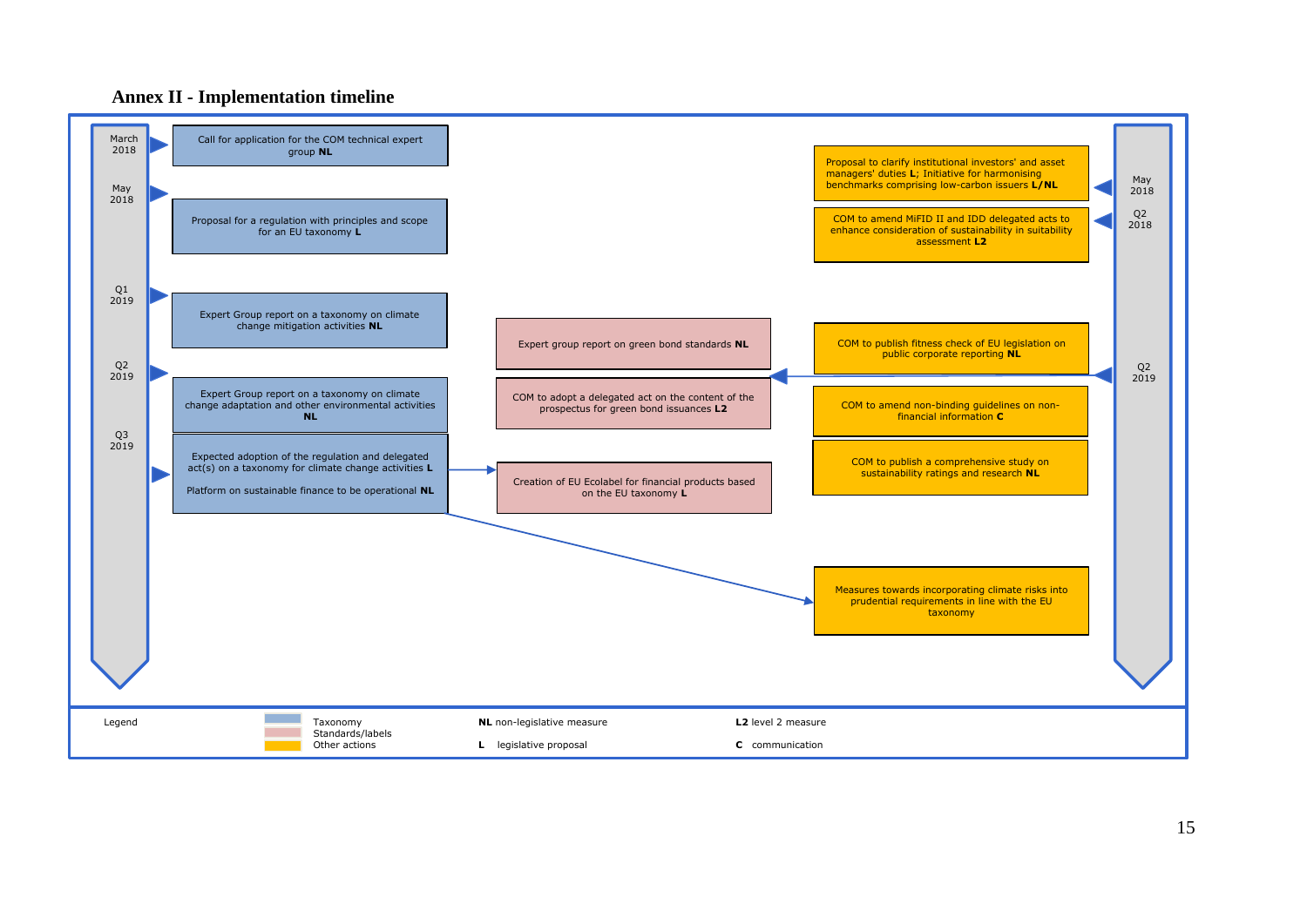#### **Annex III – Workplan of the initiatives set out by this Action Plan**

This annex provides an overview of the initiatives included in the Action Plan. The tables below also indicate- where already determined – whether a measure takes a form of **legislative proposal (L), level 2 measure (L2) or non-legislative measure (NL).**

| <b>1. ESTABLISHING AN EU CLASSIFICATION SYSTEM FOR</b><br><b>SUSTAINABILITY ACTIVITIES</b>                                                                                                             |      |                     |
|--------------------------------------------------------------------------------------------------------------------------------------------------------------------------------------------------------|------|---------------------|
| Subject to the results of its impact assessment, Commission<br>legislative proposal on the development of an EU taxonomy<br>for climate change, environmentally and socially sustainable<br>activities | (L)  | O <sub>2</sub> 2018 |
| Report of the Commission technical expert group providing a<br>taxonomy for climate change mitigation activities                                                                                       | (NL) | O <sub>1</sub> 2019 |
| Report of the Commission technical expert group providing a<br>taxonomy for climate change adaptation and other<br>environmental activities                                                            | (NL) | O <sub>2</sub> 2019 |

# **2. CREATING STANDARDS AND LABELS FOR GREEN FINANCIAL PRODUCTS** Report of the Commission technical expert group on a standard for green bonds **(NL)** Q2 2019 Commission delegated act on the content of the prospectus for green bond issuances **(L2)** Q2 2019 Assessment of applying the EU Ecolabel to financial products  $(XL)$  As of Q2 2018

### **3. FOSTERING INVESTMENT IN SUSTAINABLE PROJECTS**

Building on the ongoing efforts to reinforce advisory capacity, including for developing sustainable infrastructure projects, the Commission will take further measures that will improve the efficiency and impact of instruments aiming at sustainable investment support in the EU and in partner countries.

#### **4. INCORPORATING SUSTAINABILITY WHEN PROVIDING INVESTMENT ADVICE**

| Subject to the results of its impact assessment, Commission<br>delegated acts (MiFID and IDD) on the suitability assessment | (L2) | Q2 2018 |
|-----------------------------------------------------------------------------------------------------------------------------|------|---------|
| ESMA to include sustainability preferences as part of its<br>guidelines on the suitability assessment                       | (NL) | Q4 2018 |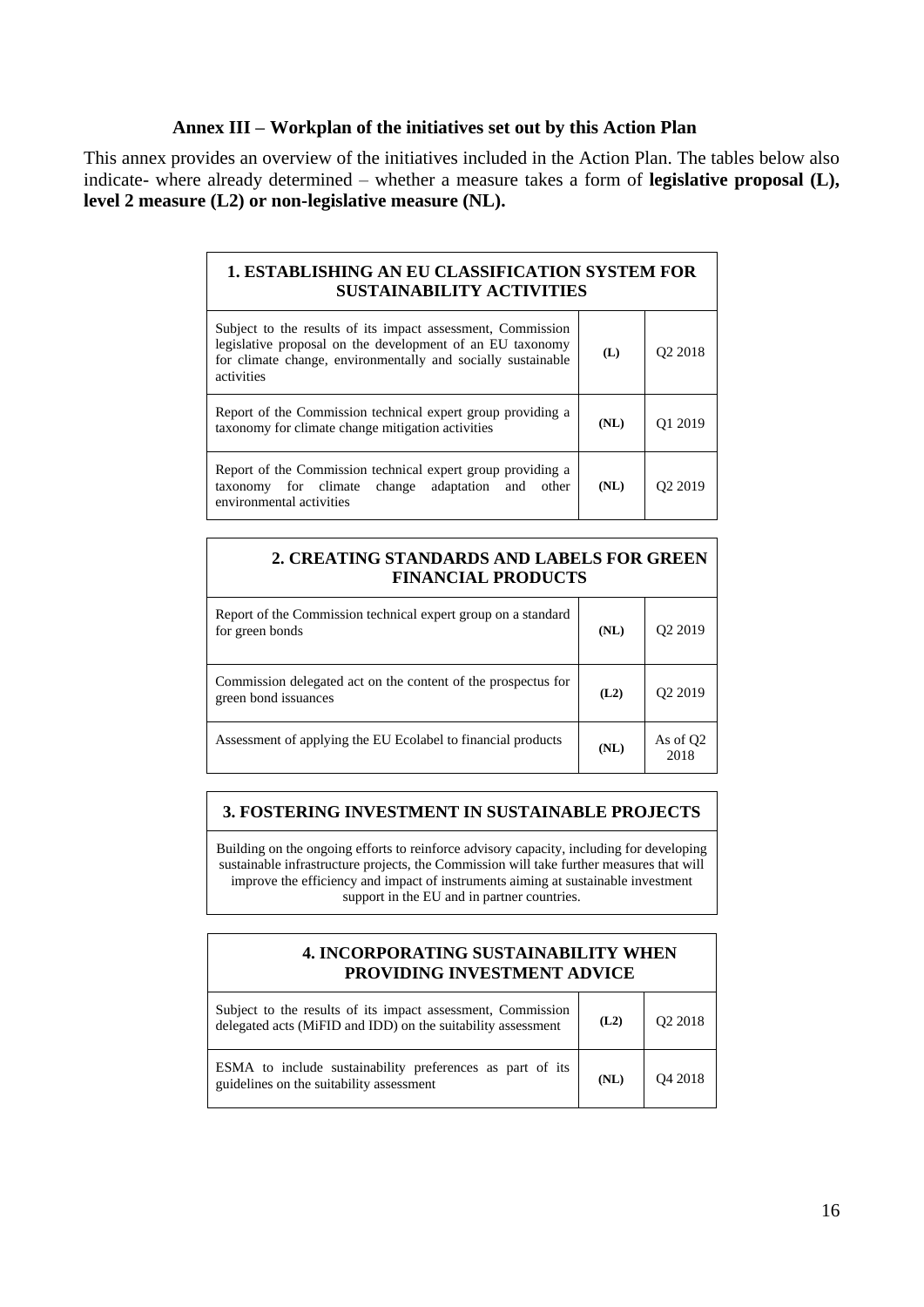| 5. DEVELOPING SUSTAINABILITY BENCHMARKS                                                                                                          |        |                     |
|--------------------------------------------------------------------------------------------------------------------------------------------------|--------|---------------------|
| Commission delegated acts on the transparency of the<br>methodology of benchmarks and on the features of the<br>benchmarks                       | (L2)   | O <sub>2</sub> 2018 |
| Subject to the results of its impact assessment, an initiative<br>creating a designated category of benchmarks comprising low-<br>carbon issuers | (L/NL) | O <sub>2</sub> 2018 |
| Report of the Commission's technical expert group on the<br>design and methodology of the low-carbon benchmark                                   | (NL)   | Q <sub>2</sub> 2019 |

#### **6***.* **BETTER INTEGRATING SUSTAINABILITY IN RATINGS AND RESEARCH**

| Commission services report on progress made on the actions<br>involving credit rating agencies                                                                 | (NL) | 93 2019 |
|----------------------------------------------------------------------------------------------------------------------------------------------------------------|------|---------|
| ESMA to assess current practices in the credit rating market;<br>ESMA to include ESG information in its guidelines on<br>disclosure for credit rating agencies | (NL) | 12 2019 |
| Study on sustainability ratings and research                                                                                                                   | (NL) |         |

| 7. CLARIFYING INSTITUTIONAL INVESTORS AND<br><b>ASSET MANAGERS' DUTIES</b>                                                                                                                                                                                                                          |     |                     |
|-----------------------------------------------------------------------------------------------------------------------------------------------------------------------------------------------------------------------------------------------------------------------------------------------------|-----|---------------------|
| Subject to the results of its impact assessment, Commission<br>legislative proposal to clarify institutional investors' and asset<br>managers' duties on sustainability and to increase transparency<br>of end-investors, including transparency on their strategy and<br>climate-related exposures | (L) | O <sub>2</sub> 2018 |

#### **8. INCORPORATING SUSTAINABILITY IN PRUDENTIAL REQUIREMENTS**

| Work towards incorporating climate risks into institutions' risk<br>management policies and on the potential calibration of banks'<br>capital requirements in the Capital Requirement Regulation and<br>Directive to take into account climate change-related risks while<br>safeguarding financial stability and ensuring coherence with the<br>EU taxonomy. | Issue under<br>discussion in<br>the on-going<br>legislative<br>procedure | $2018 -$<br>2019    |
|---------------------------------------------------------------------------------------------------------------------------------------------------------------------------------------------------------------------------------------------------------------------------------------------------------------------------------------------------------------|--------------------------------------------------------------------------|---------------------|
| The Commission will invite the European Insurance and<br>Occupational Pensions Authority to assess the impact of<br>prudential rules for insurance companies on sustainable<br>investment                                                                                                                                                                     | (NL)                                                                     | O <sub>3</sub> 2018 |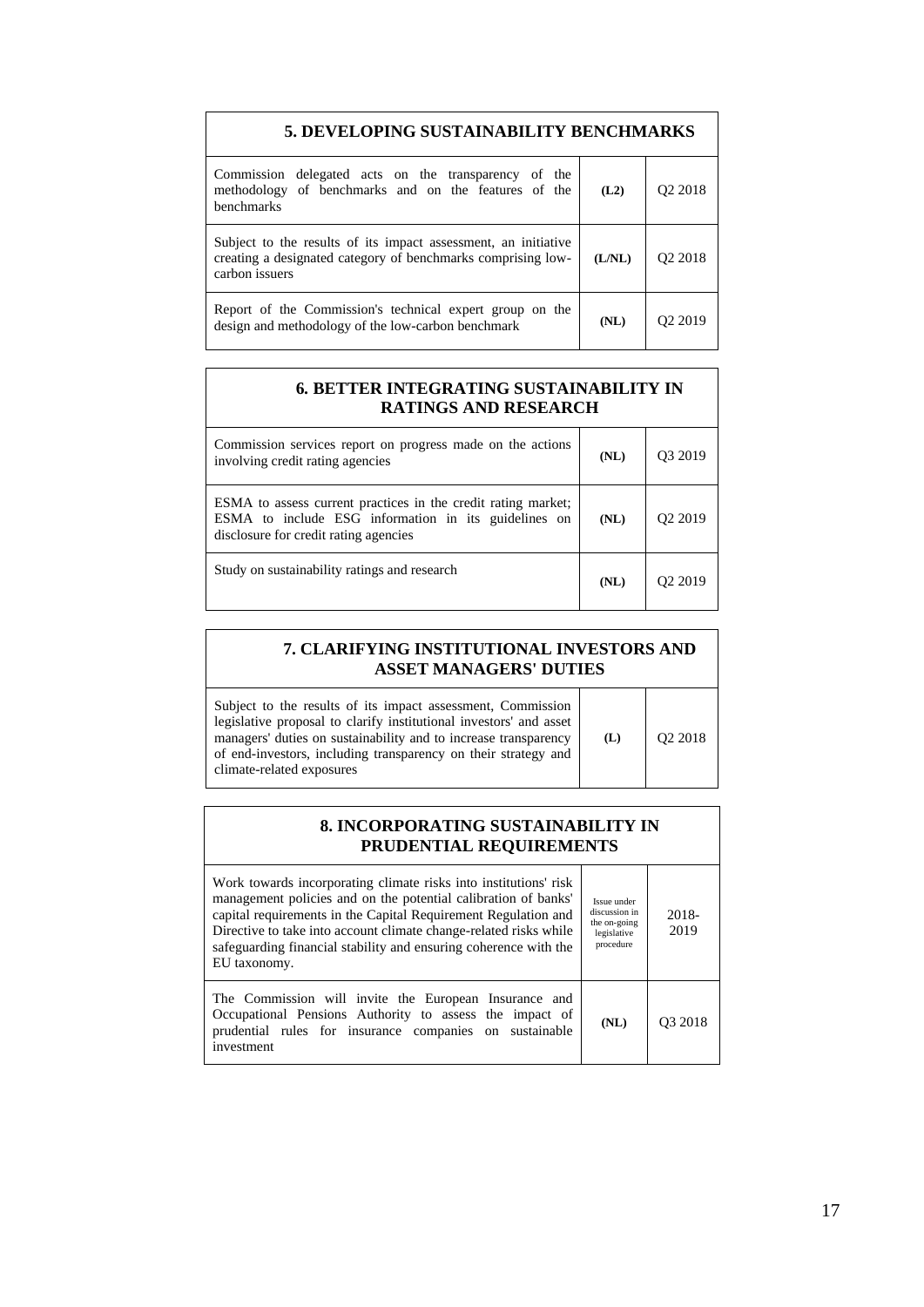| 9. STRENGTHENING SUSTAINABILITY DISCLOSURE AND<br><b>ACCOUNTING RULE-MAKING</b>                                                                                                                                                                                               |      |                     |
|-------------------------------------------------------------------------------------------------------------------------------------------------------------------------------------------------------------------------------------------------------------------------------|------|---------------------|
| Publication of conclusions of the fitness check on public<br>corporate reporting. This will inform any future legislative<br>action by the Commission.                                                                                                                        | (NL) | Q <sub>2</sub> 2019 |
| Revision of the guidelines on non-financial information as<br>regards climate-related information.                                                                                                                                                                            | (NL) | Q <sub>2</sub> 2019 |
| Subject to the result of its impact assessment, proposal requiring<br>asset managers and institutional investors to disclose how they<br>consider sustainability factors in their investment decision<br>making process (as part of the proposal foreseen under action<br>7). | (L)  | Q2 2018             |
| Establishing a European Corporate Reporting Lab as part of<br><b>EFRAG</b>                                                                                                                                                                                                    | (NL) | Q3 2018             |
| Commission to systematically request EFRAG to assess in its<br>endorsement advice the potential impact of new or revised IFRS<br>standards on sustainable investments                                                                                                         | (NL) | O1 2018             |
| Commission request to EFRAG to explore sound alternative<br>accounting treatments to fair value measurement for long-term<br>investment portfolios of equity and equity-type instruments                                                                                      | (NL) | O <sub>2</sub> 2018 |
| Commission report on the impact of IFRS 9 on long-term<br>investments                                                                                                                                                                                                         | (NL) | Q4 2018             |

#### **10. FOSTERING SUSTAINABLE CORPORATE GOVERNANCE AND ATTENUATING SHORT-TERMISM IN CAPITAL MARKETS**

| Assessment of possible ways to promote corporate governance<br>more conducive to sustainable finance                                               | (NL) | O <sub>2</sub> 2019 |
|----------------------------------------------------------------------------------------------------------------------------------------------------|------|---------------------|
| ESAs to collect evidence of undue short-term pressure from<br>capital markets on corporations and consider further steps<br>based on such evidence | (NL) | O1 2019             |